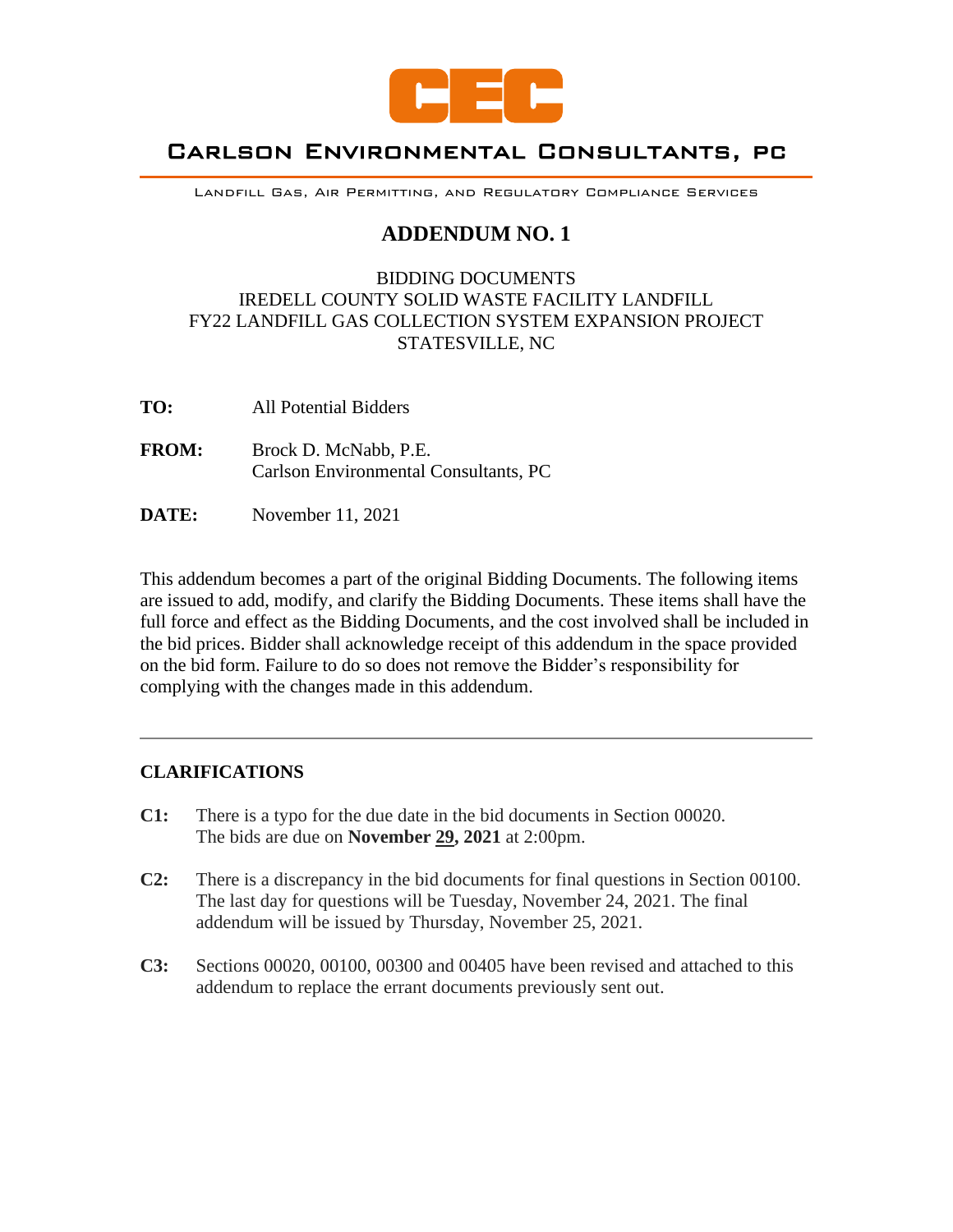**Addendum No. 1** November 11, 2021 Page 2

## **QUESTIONS**

- **Q1:** Will there be a teleconference option for the pre-bid meeting?
- **A1:** There is not a formal teleconference option as the meeting will be held outside for safety reasons.
- **Q2:** How is the condensate forcemain in common trench with the 8" LFG pipe to be paid for?
- **A2:** Bid form has been revised to include additional line item (#40) for this installation.
- **Q3:** With the short construction schedule, will Saturdays be considered regular working days/hours, without the contractor having to pay for additional RPR time?
- **A3:** Yes, CQA will be full-time basis for well drilling and on a part-time basis for piping therefore should not be much overtime CQA work that the Contractor is responsible for except holidays and Sunday work (if allowed). All tie-ins and pressure testing must be observed by the CQA technician.
- **Q4:** Confirm that the forcemain outside of the limits of waste is not to be dual contained?
- **A4:** Assume all forcemain will be single contained for the bid submittal.
- **Q5:** Is expanding foam or bentonite acceptable at the road crossings as both are specified?
- **A5:** Expanding foam is preferred for the road crossings only.
- **Q6:** Item 39, how deep are we to assume the existing header is buried?
- **A6:** The existing header is assumed to be 3-5 feet deep.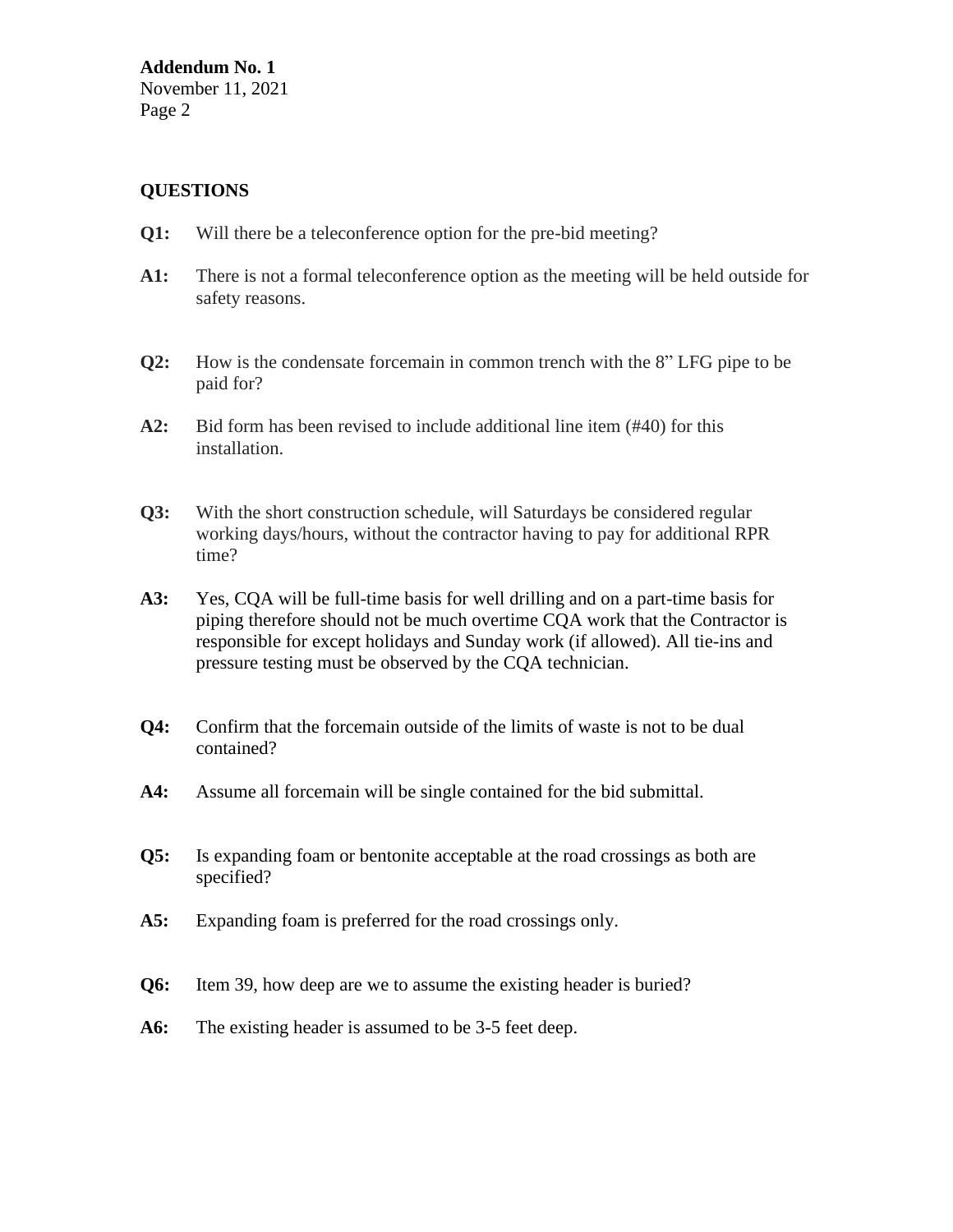- **Q7:** The quantity for Item 29 appears to be 18. Should the bid form be revised?
- **A7:** The quantity for Line Item #29 is 12 per the drawings. Line Item #28 was increased to 6 to cover the additional air/forcemain connections for redrill wells in Phases 3/4.
- **Q8:** Per RFP Section 0100, Para. 4.01. A., please provide copies of reports/drawings of physical conditions in or relating to the existing surface and subsurface structures at or contiguous to the site that Engineers has use in preparing the Bidding Documents?
- **A8:** The Project Drawings contained in the Bid Documents contain the topographic and base grades used to prepare the vertical well construction. If there is specific information requested, the Owner may be able to provide subsurface structures if it is available.
- **Q9:** Detail 24, Sheet 7, confirm that this does not apply to this project?
- **A9:** Correct, this scope was previously removed from the project during revision.
- **Q10:** Should a bid item be added for the 4" forcemain termination into the HDPE Manhole?
- **A10:** Revised Bid Form line item (#42) reflects this tie-in.
- **Q11:** Should a Bid Item be added for the 3" forcemain tie-in to LCR-3?
- **A11:** Revised Bid Form line item (#41) reflects this tie-in.
- **Q12:** Item No. 26, how much hose should be included with these pumps?
- **A12:** 500 feet total of tri- or quad-flex tubing to be provided. Typical 5 feet discharge hose to be provided with cam-loc ends.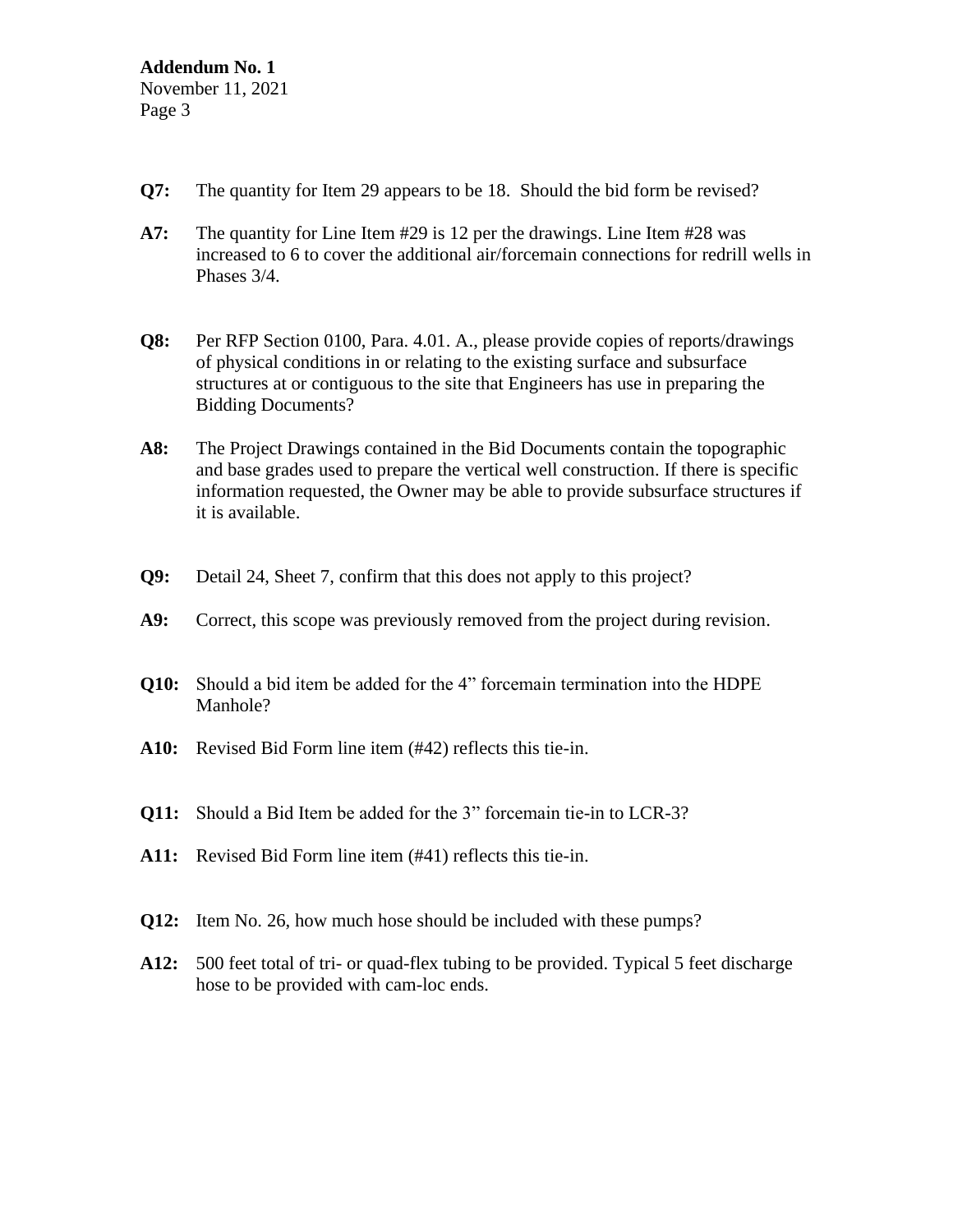- **Q13:** Who is responsible for the Asbestos Inspector?
- **A13:** The Engineer will be responsible at procuring the asbestos inspector for the project.
- **Q14:** Confirm that none of this project is to be installed in areas of final cover?
- **A14:** Confirmed.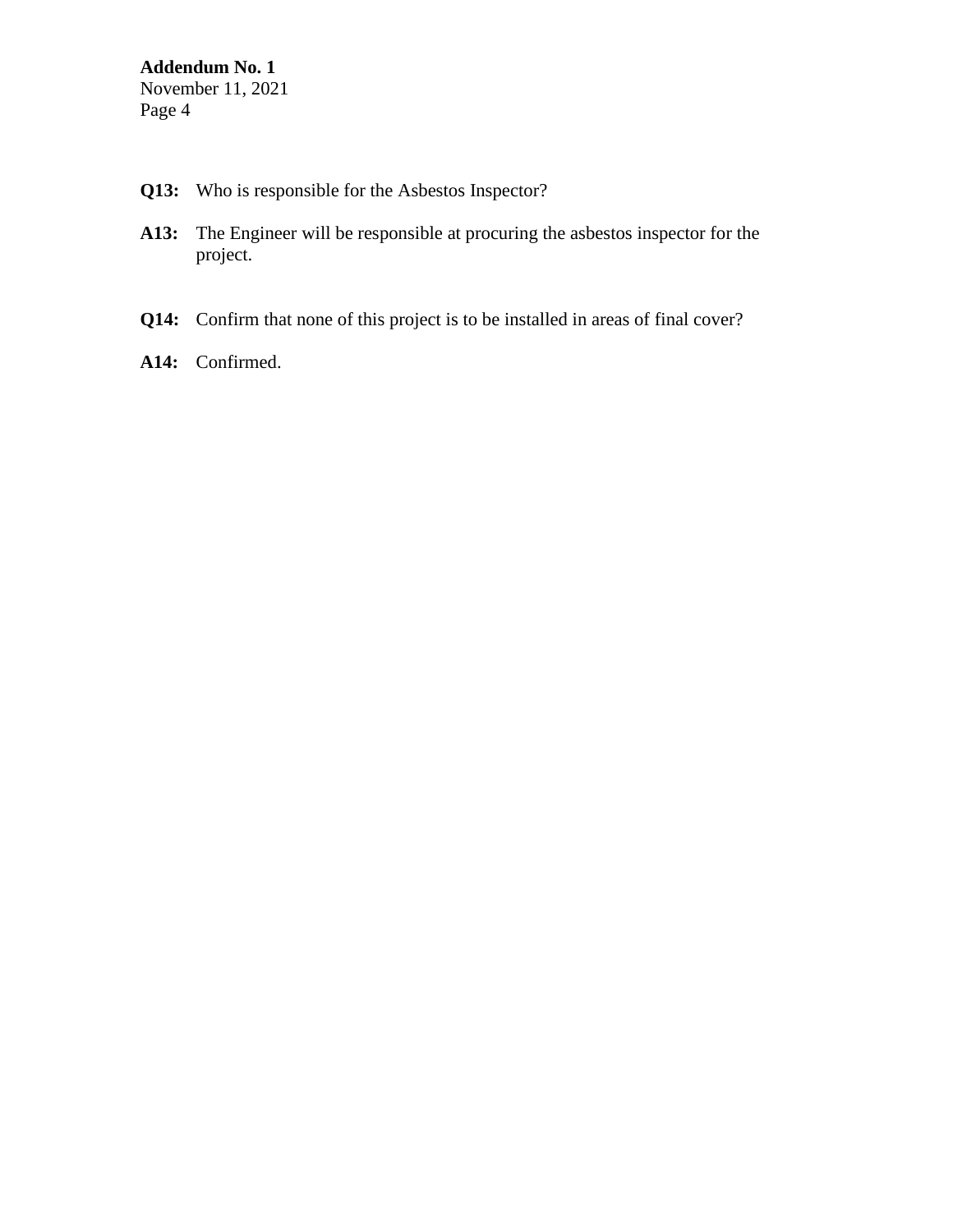#### **SECTION 00020**

# **REQUEST FOR BIDS**

# **IREDELL COUNTY SOLID WASTE FACILITY FY22 LANDFILL GAS COLLECTION SYSTEM EXPANSION PROJECT**

Iredell County (OWNER) will receive sealed bids for the Solid Waste Facility FY22 LANDFILL GAS COLLECTION SYSTEM EXPANSION PROJECT, Bid No. \_ **22-750-FC-01** \_ at 200 S. Center St./PO Box 788 in Statesville, North Carolina 28687 on Friday, November 29, 2021 until 2:00 p.m. local prevailing time. Bids received after this time will not be accepted. All bids shall be submitted in a sealed envelope clearly marked "Bid for Iredell County Solid Waste Facility, 2021 Landfill Gas Collection System Expansion Proposal – Bid No. \_ **22-750-FC-01** \_, and must be delivered to the Purchasing & Contracts Manager prior to the 2:00pm expiration.

The project consists of furnishing and installing, complete, including labor, equipment, parts, materials, and other work incidental for the expansion of the existing landfill gas collection system at the Iredell County Solid Waste Municipal Landfill located at 354 Twin Oaks Road, Statesville, NC. The project includes the expansion, repair/replacement and abandonments of the existing landfill gas collection system in two waste filling areas consisting of Phases 1/2 & 3/4 and includes the installation of twenty-three (23) new vertical extraction gas wells, approximately 6,000 linear feet of below grade LFG, air and forcemain piping and related work. Optional work to be completed under Non-Routine Construction and Contingency items to include but not limited to regrading LFG header pipe, repairing cleanout and drainage connections among other tasks not specified in the scope that could arise during construction.

The defined work will have two completion timelines. The LFG collection system expansion work must be substantially complete within 60 calendar days of the date fixed by the Notice to Proceed and shall achieve final completion within 90 calendar days of the date fixed by the Notice to Proceed.

A mandatory pre-bid conference to answer questions will be held on Monday, November 15, 2021 at 10:00 a.m. outside at the Iredell County Solid Waste Baler Building at the landfill. Attendance is **required** as a precondition to bid. There will be a site tour immediately after the Pre-bid Conference.

Due to current COVID-19 restrictions, participants in County pre-bid meetings, bid openings, or other related meetings should limit the number in their party to no more than two and all participants will be required to wear facemasks and maintain 6-foot social distancing while in County buildings or congregating in groups on County property

All questions regarding the project must be directed in writing to Mr. Brock McNabb, P.E. (bmcnabb@cecenv.com) and David Sifford [\(david.sifford@co.iredell.nc.us\)](mailto:david.sifford@co.iredell.nc.us) with a CC: to Mr. Teddy Boller [\(tboller@co.iredell.nc.us\)](mailto:tboller@co.iredell.nc.us) and Mr. Ray Hoffman, P.E. [\(rhoffman@cecenv.com\)](mailto:rhoffman@cecenv.com) and all answers will be made by addendum sent to all known bidders and published.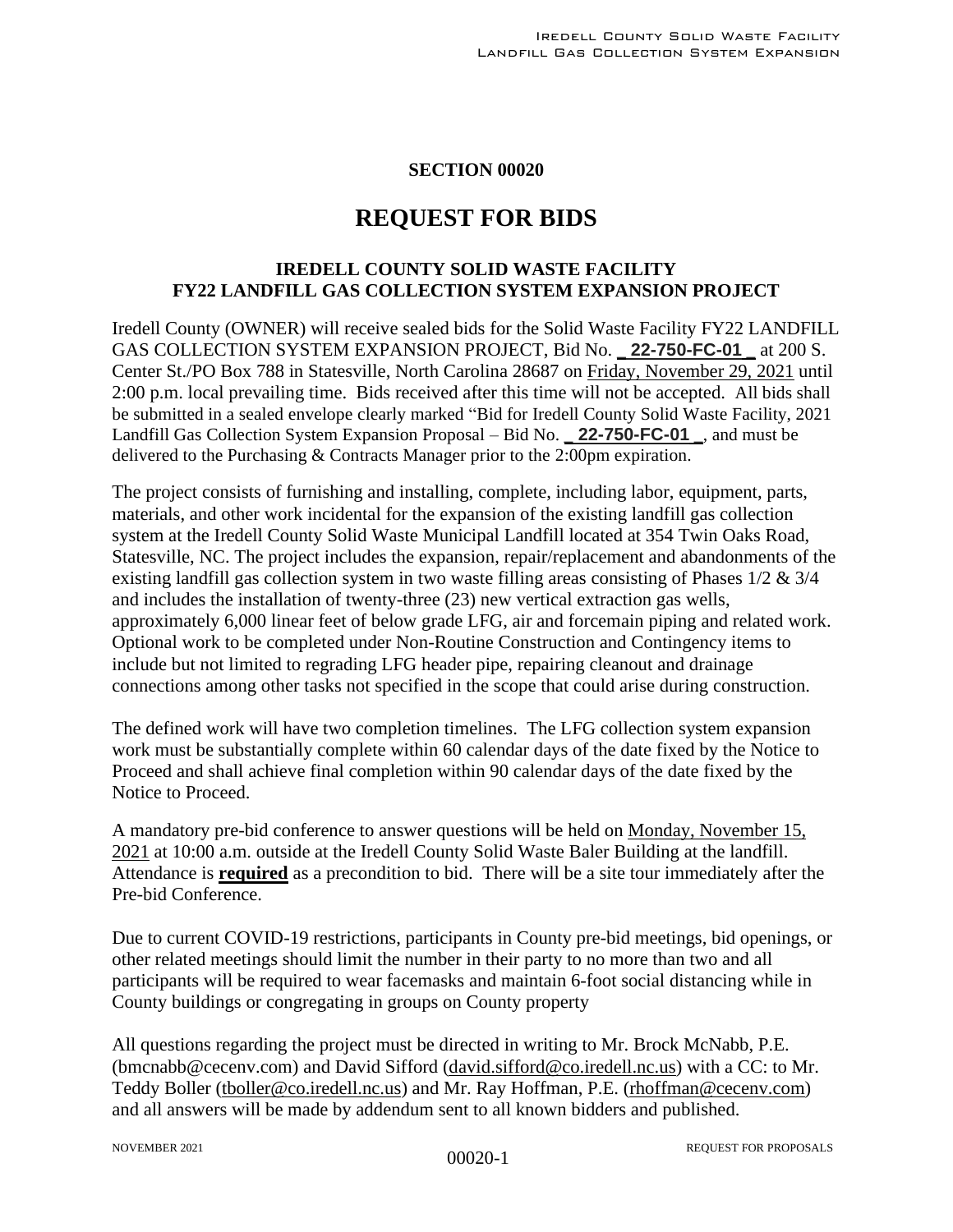Bid documents consisting of the Contract Drawings and Project Manual may be examined at the following locations on or after November 15, 2021:

354 Twin Oaks Road 205 Walnut Street Ph (704) 878-5430 Ph (704) 283-9765

Iredell County Solid Waste Carlson Environmental Consultants, PC Statesville, North Carolina 28625 Statesville, North Carolina 28677

Copies of the Bid Documents may be obtained from Carlson Environmental Consultants, PC at the address above for a non-refundable sum of \$150. Checks shall be made payable to Carlson Environmental Consultants, PC. Only complete sets of Bid Documents will be issued. Cost includes standard US Mail delivery. Please add \$25 for priority overnight Federal Express delivery service or U.S. Mail Express delivery or provide Bidders Federal Express or UPS account number. Carlson Environmental Consultants, PC and the OWNER are not responsible for the timeliness or guaranteed delivery of Bid Documents by third-party carriers. At the bidder's request and separate expense, the bidder may choose to use other means of courier services.

Bid documents at a later date may also be downloaded for review from the Iredell County Project Bid Page at [http://www.co.iredell.nc.us/481/Current-Bids-RFPs.](http://www.co.iredell.nc.us/481/Current-Bids-RFPs)

To qualify, all bids shall be submitted using bid forms contained in the Contract Documents. Incomplete or segregated bids will not be accepted. All bids must be accompanied by a bid bond of no less than five percent (5%) of the total amount of the bid by the CONTRACTOR as guaranty that, if the bid is accepted, the Bidder will execute the Contract and deliver required Performance and Payment Bonds within the time provided in the Instructions to Bidders. Bids shall be valid for a period of no less than 90 days after submission; any bid withdrawal shall be limited and handled according to NC General Statute as set forth in the Instructions to Bidders.

The OWNER reserves the right to accept alternates in any order or combination, to negotiate with the lowest responsive, responsible Bidder in any manner or form that is keeping with NC General Statutes and in the best interest of the OWNER. The OWNER reserves the right to accept or reject any or all bids and will exercise this right against any Bidder currently engaged in litigation against or a contractual dispute with the OWNER.

# **END OF SECTION**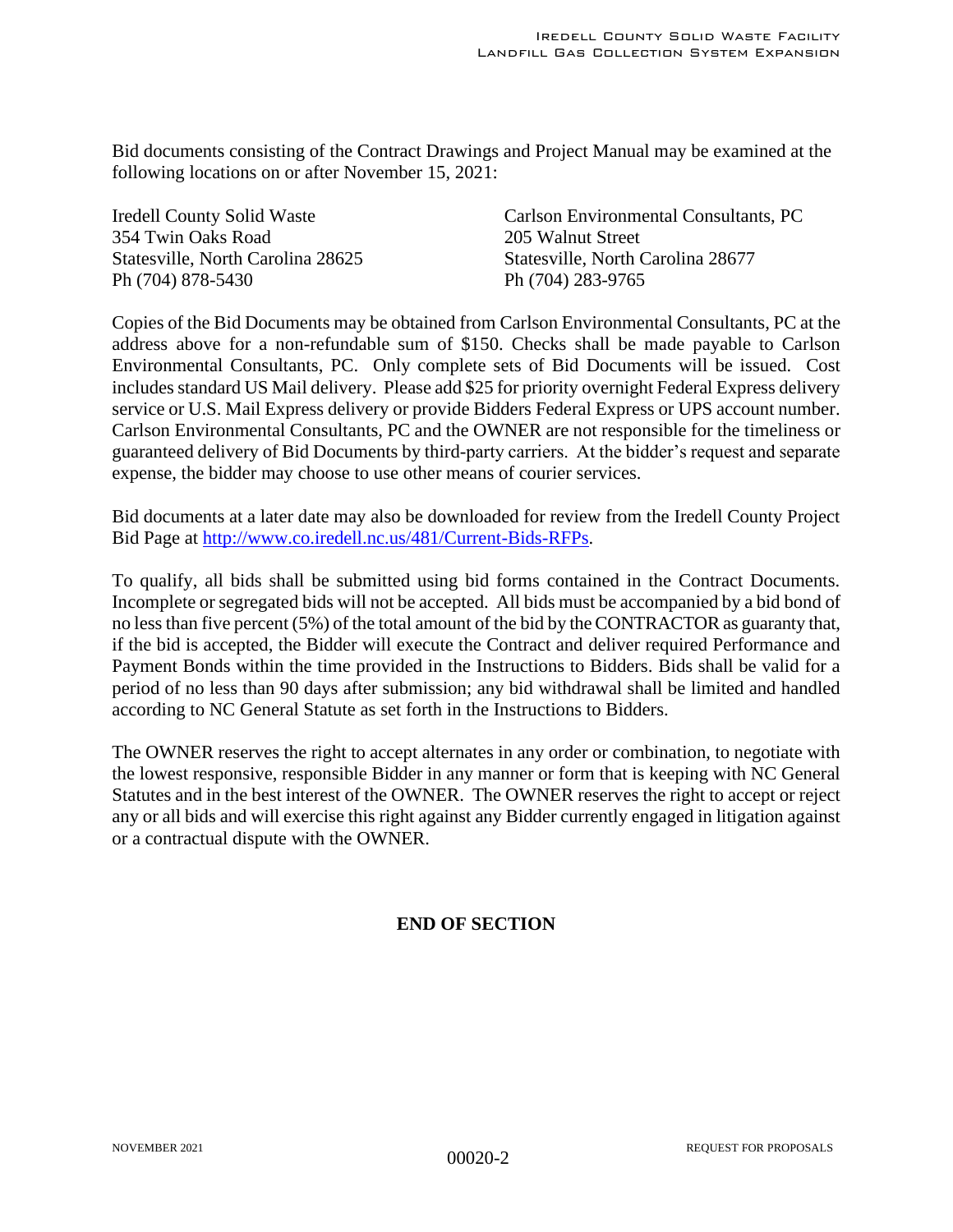# **SECTION 00100**

# **INSTRUCTIONS TO BIDDERS**

#### **ARTICLE 1 - DEFINED TERMS**

- **1.01** Terms used in these Instructions to Bidders will have the meanings indicated in the package as described. Additional terms used in these Instructions to Bidders have the meanings indicated below which are applicable to both the singular and plural thereof:
	- A. *Bidder--*The individual or entity who submits a Bid directly to OWNER.
	- B. *Issuing Office--*The office from which the Bidding Documents are to be issued. The Issuing Office will be the offices of Carlson Environmental Consultants, PC located at 205 Walnut Street, Statesville, North Carolina 28677.
	- C. *Successful Bidder--*The lowest, qualified and responsible Bidder submitting a responsive Bid to whom OWNER (on the basis of OWNER's evaluation as hereinafter provided) makes an award.
	- D. *Bidding Documents* Includes the Advertisement for Bids, Instructions to Bidders, the Bid Form, and the proposed Contract Documents (including all Addenda issued prior to receipt of Bids).

## **ARTICLE 2 - COPIES OF BIDDING DOCUMENTS**

- **2.01** Complete sets of the Bidding Documents are attached from the ENGINEER or may be downloaded from the Iredell County Bid Opportunities web page at [http://www.co.iredell.nc.us/481/Current-Bids-RFPs.](http://www.co.iredell.nc.us/481/Current-Bids-RFPs)
- **2.02** Complete sets of Bidding Documents must be used in preparing Bids; neither OWNER nor ENGINEER assumes any responsibility for errors or misinterpretations resulting from the use of incomplete sets of Bidding Documents.
- **2.03** OWNER and ENGINEER in making copies of Bidding Documents available on the above terms do so only for the purpose of obtaining Bids for the Work and do not confer a license or grant for any other use.

## **ARTICLE 3 - QUALIFICATIONS OF BIDDERS**

**3.01** The Bidder shall provide a summary of relevant experience with landfill and landfill gas construction, including job location and work summary, contract amount and duration, contact name and phone number **and completed questionnaire**. A minimum of five (5)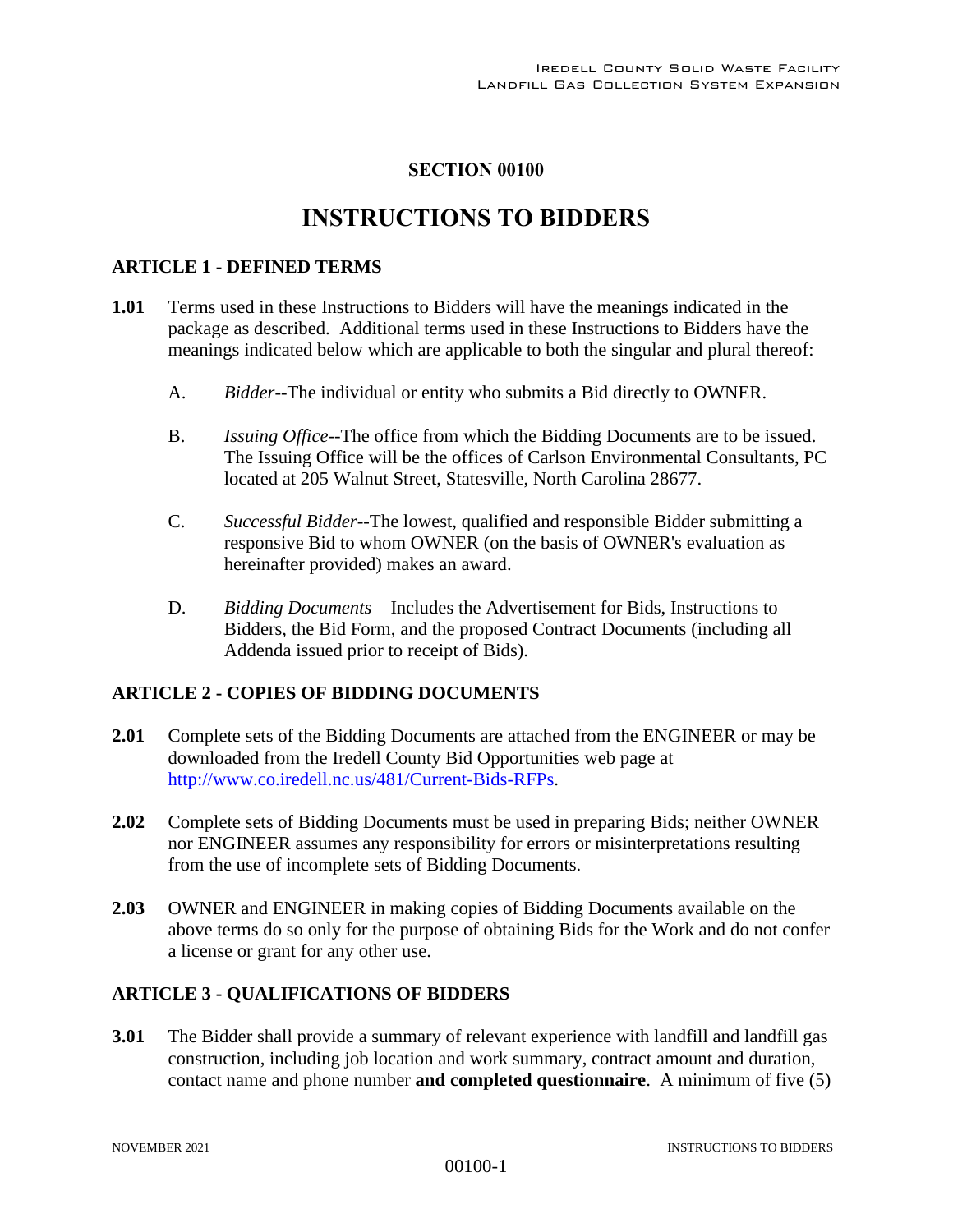relevant construction projects shall be submitted with the bid. It is the Bidder's responsibility to submit sufficient documentation to demonstrate relevancy.

# **ARTICLE 4 - EXAMINATION OF BIDDING DOCUMENTS, OTHER RELATED DATA, AND SITE**

- **4.01** Subsurface and Physical Conditions
	- A. The Information Available to Bidders identifies:
		- 1. Those drawings of physical conditions in or relating to existing surface and subsurface structures at or contiguous to the Site (except Underground Facilities) that ENGINEER has used in preparing the Bidding Documents.
	- B. Copies of reports and drawings referenced in paragraph 4.01.A will be made available by OWNER and ENGINEER to any Bidder upon written request. Those reports and drawings are not part of the Contract Documents. Bidder is responsible for any interpretation or conclusion Bidder draws from any "technical data" or any other data, interpretations, opinions or that information contained in such reports or shown or indicated in such drawings.
- **4.02** Underground Facilities
	- A. Information and data shown or indicated in the Bidding Documents with respect to existing Underground Facilities at or contiguous to the Site is based upon information and data furnished to OWNER and ENGINEER by OWNERs of such Underground Facilities, including OWNER, or others.
- **4.03** On request, OWNER will provide Bidder access to the Site to conduct such examinations, investigations, explorations, tests, and studies as Bidder deems necessary for submission of a Bid. Bidders and any Subcontractors shall be solely responsible for the health and safety of all personnel employed by Bidder or Subcontractors. Bidder shall fill all holes, remove any excavated solid waste, and clean up and restore the Site to its former condition upon completion of such explorations, investigations, tests, and studies. Bidders shall be responsible for reinstallation of any erosion and sediment control measures that were removed or damaged to gain access to the Site, repair of any erosion problems that develop because of Bidder's activities, and regrading and reseeding of any disturbed areas.
- **4.04** It is the responsibility of each Bidder before submitting a Bid to:
	- A. Examine and carefully study the Bidding Documents, including any Addenda and the other related data identified in the Bidding Documents;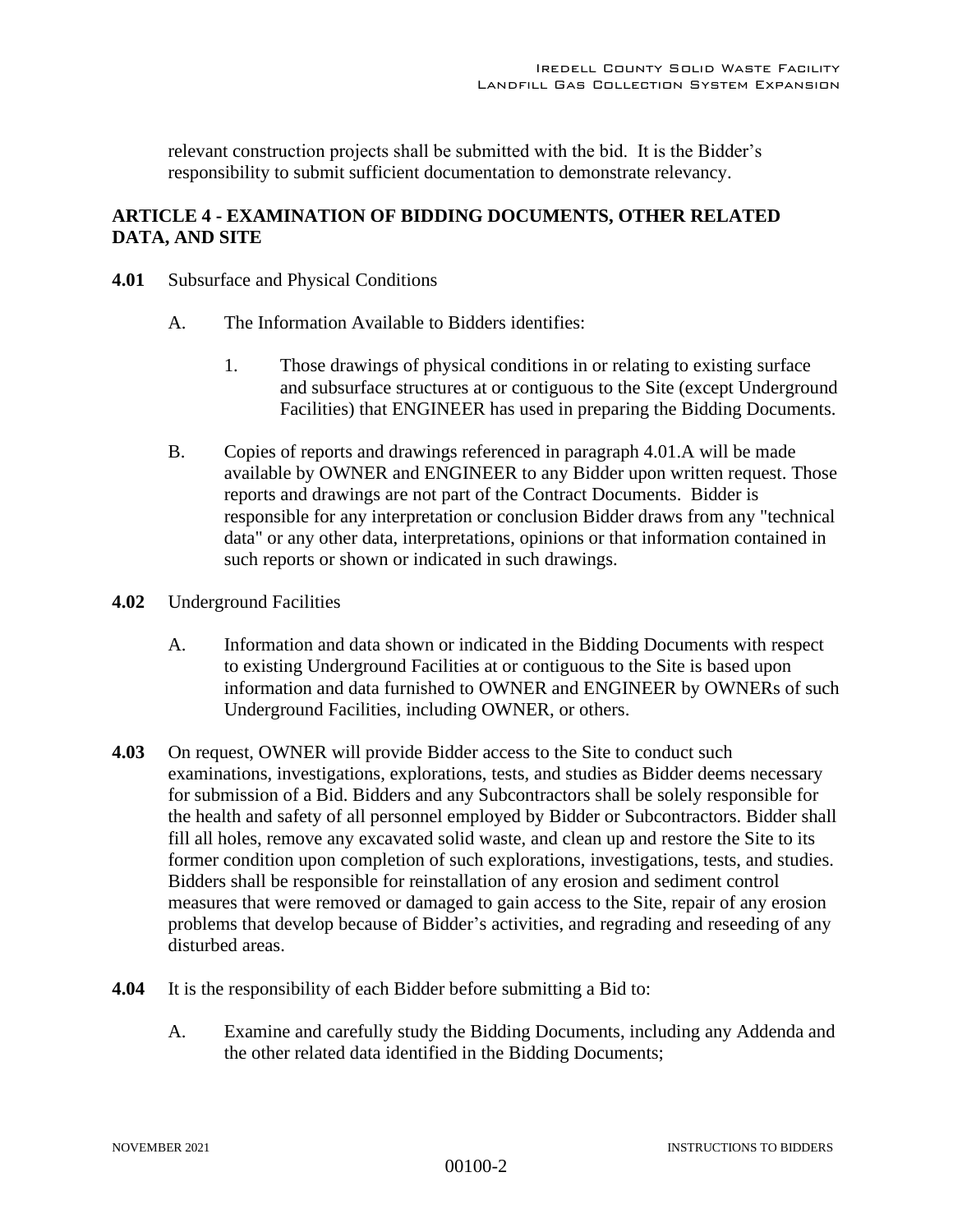- B. Attend scheduled pre-bid meeting to visit the Site and become familiar with and satisfy Bidder as to the general, local, and Site conditions that may affect cost, progress, and performance of the Work;
- C. Become familiar with and satisfy Bidder as to all federal, state, and local Laws and Regulations that may affect cost, progress, or performance of the Work;
- D. Carefully study all reports of explorations and tests of subsurface conditions at or contiguous to the Site and all drawings of physical conditions in or relating to existing surface or subsurface structures at or contiguous to the Site;
- E. Obtain and carefully study (or assume responsibility for doing so) all additional or supplementary examinations, investigations, explorations, tests, studies, and data concerning conditions (surface, subsurface, and Underground Facilities) at or contiguous to the Site which may affect cost, progress, or performance of the Work or which relate to any aspect of the means, methods, techniques, sequences, and procedures of construction to be employed by Bidder, including any specific means, methods, techniques, sequences, and procedures of construction expressly required by the Bidding Documents, and safety precautions and programs incident thereto;
- F. Agree at the time of submitting its Bid that no further examinations, investigations, explorations, tests, studies, or data are necessary for the determination of its Bid for performance of the Work at the price bid and within the times and in accordance with the other terms and conditions of the Bidding Documents;
- G. Become aware of the general nature of the work to be performed by OWNER and others at the Site that relates to the Work as indicated in the Bidding Documents;
- H. Correlate the information known to Bidder, information and observations obtained from visits to the Site, reports and drawings identified in the Bidding Documents, and all additional examinations, investigations, explorations, tests, studies, and data with the Bidding Documents;
- I. Promptly give ENGINEER written notice of all conflicts, errors, ambiguities, or discrepancies that Bidder discovers in the Bidding Documents and confirm that the written resolution thereof by ENGINEER is acceptable to Bidder; and
- J. Determine that the Bidding Documents are generally sufficient to indicate and convey understanding of all terms and conditions for the performance of the Work.
- **4.05** The submission of a Bid will constitute an incontrovertible representation by Bidder that Bidder has complied with every requirement of this Article 4, that without exception the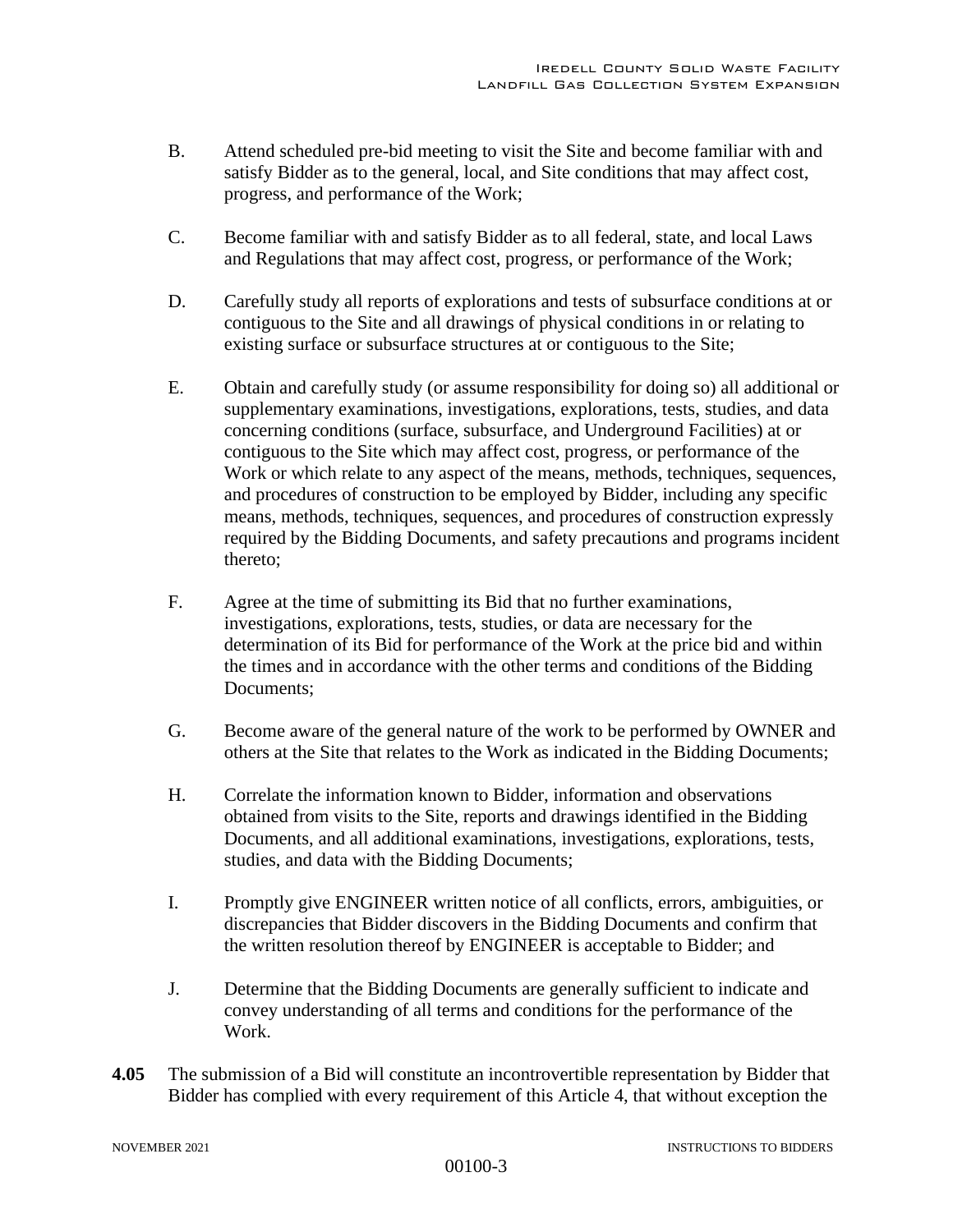Bid is premised upon performing and finishing the Work required by the Bidding Documents and applying any specific means, methods, techniques, sequences, and procedures of construction that may be shown or indicated or expressly required by the Bidding Documents, that Bidder has given ENGINEER written notice of all conflicts, errors, ambiguities, and discrepancies that Bidder has discovered in the Bidding Documents and the written resolutions thereof by ENGINEER are acceptable to Bidder, and that the Bidding Documents are generally sufficient to indicate and convey understanding of all terms and conditions for performing and finishing the Work.

#### **ARTICLE 5 - PRE-BID CONFERENCE**

**5.01** A mandatory Pre-Bid Conference will be held on Monday, November 15, 2021 at 10:00 a.m. in the Iredell County Baler Building at the landfill. Representatives of OWNER and ENGINEER will be present to discuss the Project. Bidders are required to attend and participate in the conference. ENGINEER will transmit to all prospective Bidders of record such Addenda as ENGINEER considers necessary in response to questions arising at the conference. Oral statements may not be relied upon and shall not be binding or legally effective.

## **ARTICLE 6 - SITE AND OTHER AREAS**

**6.01** The Site is identified in the Bidding Documents. All additional lands and access thereto required for temporary construction facilities, construction equipment, or storage of materials and equipment to be incorporated in the Work are to be obtained and paid for by CONTRACTOR. Easements for permanent structures or permanent changes in existing facilities are to be obtained and paid for by OWNER unless otherwise provided in the Bidding Documents.

#### **ARTICLE 7 - INTERPRETATIONS AND ADDENDA**

- **7.01** All questions about the meaning or intent of the Bidding Documents are to be submitted to ENGINEER in writing. Interpretations or clarifications considered necessary by ENGINEER in response to such questions will be issued by Addenda mailed or faxed to all parties recorded by OWNER as having received the Bidding Documents. Questions received less than five (5) calendar days prior to the date for opening of Bids may not be answered. Only questions answered by Addenda will be binding. Oral and other interpretations or clarifications will be without legal effect.
- **7.02** Addenda may be issued to clarify, correct, or change the Bidding Documents as deemed advisable by OWNER or ENGINEER.

## **ARTICLE 8 - BID BOND**

**8.01** A Bid must be accompanied by bid security in the form of a Bid Bond or Deposit (by cashier's or certified check) made payable to OWNER in an amount of five (5) percent of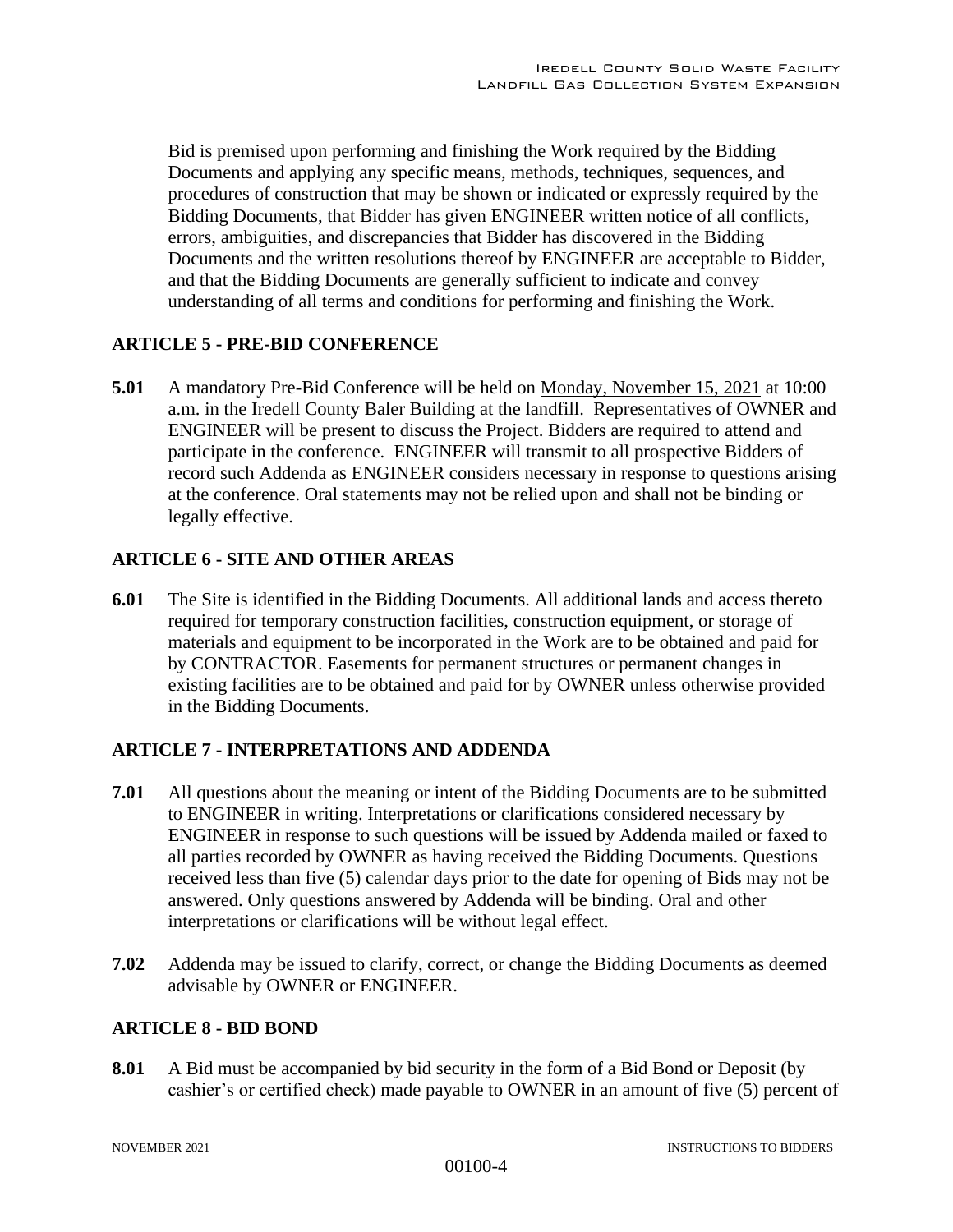Bidder's maximum Bid price, enforceable for at least ninety (90) days from submission in the form of Bid Bond Form included in the Bidding Requirements and issued by a surety.

- **8.02** The Bid Bond or Deposit of the Successful Bidder will be retained until such Bidder has executed the Contract Documents, furnished the required Performance and Payment Bonds and met the other conditions of the Notice of Award, whereupon the Bid Bond or Deposit shall be returned. If the Successful Bidder fails to execute and deliver the Contract Documents and furnish the required Performance and Payment Bonds within ten (10) business days after the Notice of Award, OWNER may annul the Notice of Award and the Bid Bond or Deposit of that Bidder shall be forfeited. The Bid Bonds or Deposits of other Bidders whom OWNER believes to have a reasonable chance of receiving the award may be retained by OWNER until the ninety-first (91st) day after the Bid opening, whereupon Bid Bonds or Deposits furnished by such Bidders will be returned.
- **8.03** Bid Bonds or Deposits of other Bidders whom OWNER believes do not have a reasonable chance of receiving the award will be released and returned to Bidders.
- **8.04** The Bid Bond shall be issued by a company authorized to do business by the North Carolina Department of Insurance and having a Registered Agent in the State of North Carolina.

## **ARTICLE 9 - CONTRACT TIMES**

**9.01** Notice to Proceed (NTP) will be issued for the work. The work must be substantially complete within 60 calendar days of NTP and finally complete within 90 calendar days of NTP. OWNER reserves the right to reduce the amount of time for substantial completion and final completion if OWNER reduces the Work Scope after receipt of Bids and prior to Notice of Award.

## **ARTICLE 10 - LIQUIDATED DAMAGES**

- **10.01** The work called for in the Contract Documents shall be substantially and finally complete in accordance with the following schedule, issued pursuant to the General Provisions:
	- Notice to Proceed (NTP) is anticipated to be issued for the work on or after December 27, 2021. The work must be substantially complete within 60 calendar days of NTP and finally complete within 90 calendar days of NTP.

The CONTRACTOR shall pay the OWNER \$500 five hundred dollars per day as liquidated damages and not as penalty for each calendar day in excess of the specified calendar days required to complete the work.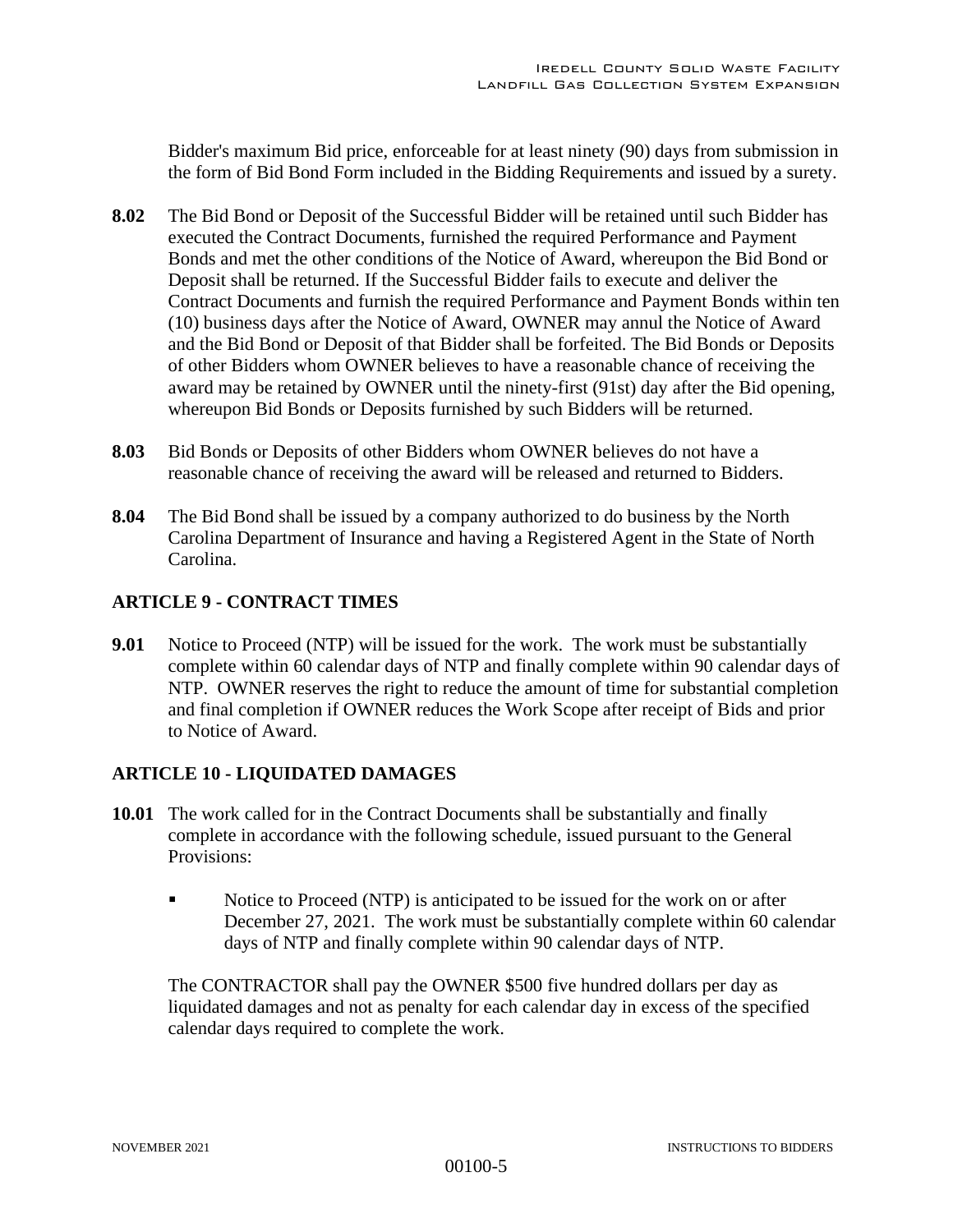# **ARTICLE 11 - SUBSTITUTE AND "OR-EQUAL" ITEMS**

**11.01** Wherever in the Contract Documents a particular brand, make of material, device or equipment is shown or specified that a substitute or "or equal" article may by used, it is to set forth and convey to prospective bidders the general style, type, character and quality standard of the article desired. Any other brand, make of material, device or equipment will not be considered acceptable until after the "effective date of the Agreement". The procedure for submission of an application for a substitute or an "or equal" item by CONTRACTOR and consideration by ENGINEER is set forth in the Supplemental Conditions.

#### **ARTICLE 12 - SUBCONTRACTORS, SUPPLIERS, AND OTHERS**

- **12.01** If requested by the OWNER or ENGINEER, the Apparent Successful Bidder, and any other Bidder so requested, shall within three (3) business days after Bid opening, submit to OWNER a list of all such Subcontractors, Suppliers, individuals, or entities. Such list shall be accompanied by an experience statement with pertinent information regarding similar projects and other evidence of qualification for each such Subcontractor, Supplier, individual, or entity. If OWNER or ENGINEER, after due investigation, has reasonable objection to any proposed Subcontractor, Supplier, individual, or entity, OWNER may, before the Notice of Award is given, request apparent Successful Bidder to submit a substitute, in which case apparent Successful Bidder shall submit an acceptable substitute within two (2) business days of the request. Bidder's Bid price will be increased (or decreased) by the difference in cost occasioned by such substitution, and OWNER may consider such price adjustment in evaluating Bids and making the contract award.
- **12.02** If apparent Successful Bidder declines to make any such substitution, OWNER may award the Contract to the next lowest Bidder that proposes to use acceptable Subcontractors, Suppliers, individuals, or entities. Declining to make requested substitutions will not constitute grounds for forfeiture of the Bid security of any Bidder.
- **12.03** CONTRACTOR shall not be required to employ any Subcontractor, Supplier, individual, or entity against whom CONTRACTOR has reasonable objection.

## **ARTICLE 13 - PREPARATION OF BID**

- **13.01** The Bid form is included with the Bidding Documents. Additional copies may be obtained from the ENGINEER at one-dollar (\$1.00) per page. Shipment of additional copies will be paid by CONTRACTOR to ENGINEER in advance.
- **13.02** All blanks on the Bid form shall be completed by printing in ink or by typewriter and the Bid signed. All blanks on the form must be completed, or the words "No Bid," '`No Change," or "Not Applicable" entered. **THE ORIGINAL SIGNED BID FORM MUST BE PROVIDED BY THE BIDDER IN ITS SEALED BID ENVELOPE.**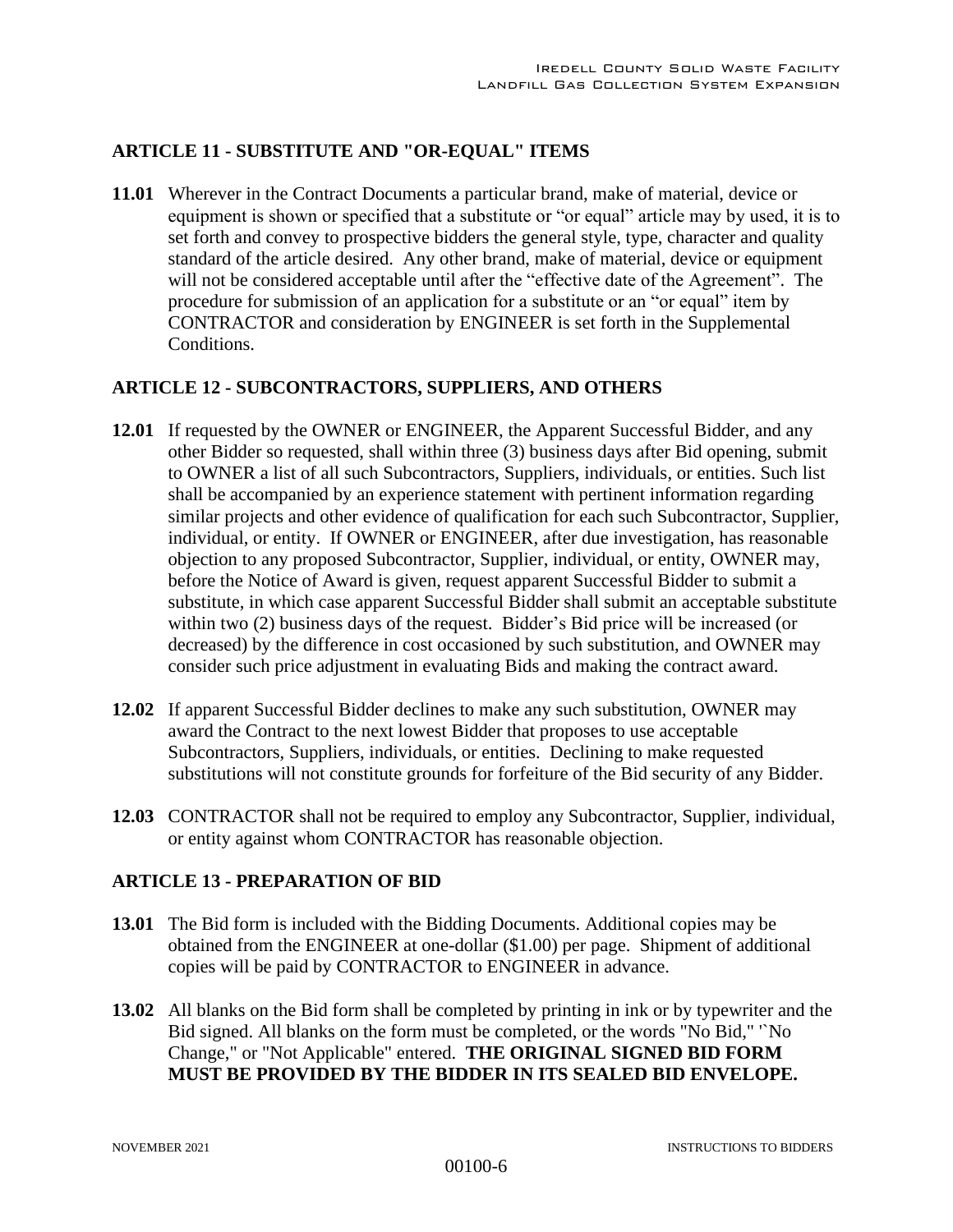- **13.03** A Bid by a corporation shall be executed in, the corporate name by the president or a vice-president or other corporate officer accompanied by evidence of authority to sign. The corporate seal shall be affixed and attested by the secretary or an assistant secretary. The corporate address and state of incorporation shall be shown below the signature.
- **13.04** A Bid by a partnership shall be executed in the partnership name and signed by a partner (whose title must appear under the signature), accompanied by evidence of authority to sign. The official address of the partnership shall be shown below the signature.
- **13.05** A Bid by a limited liability company shall be executed in the name of the firm by a member and accompanied by evidence of authority to sign. The state of formation of the firm and the official address of the firm must be shown below the signature.
- **13.06** A Bid by an individual shall show the Bidder's name and official address.
- **13.07** A Bid by a joint venture shall be executed by each joint venturer in the manner indicated on the Bid form. The official address of the joint venture must be shown below the signature.
- **13.08** All names shall be typed or printed in ink below the signatures.
- **13.09** The Bid shall contain an acknowledgment of receipt of all Addenda, the numbers of which shall be filled in on the Bid form.
- **13.10** The address and telephone number for communications regarding the Bid shall be shown.
- **13.11** The Bid shall contain evidence of Bidder's authority and qualification to do business in the State of North Carolina and any other County or local qualifications or a covenant to obtain such qualifications prior to award. Evidence of any other applicable state or federal licensure(s) for the Bidder or Subcontractors should also be included in the Bid.
- **13.12** All Bids must include, attached to the Bid, completed items as described in 7.01 Section 00300.

## **ARTICLE 14 - BASIS OF BID; EVALUATION OF BIDS**

#### **14.01** Unit Price

- A. Bidders shall submit a Bid on a unit price basis for each item of Work listed in the Bid schedule.
- B. The total of all estimated prices will be determined as the sum of the products of the estimated quantity of each item and the unit price Bid for the item.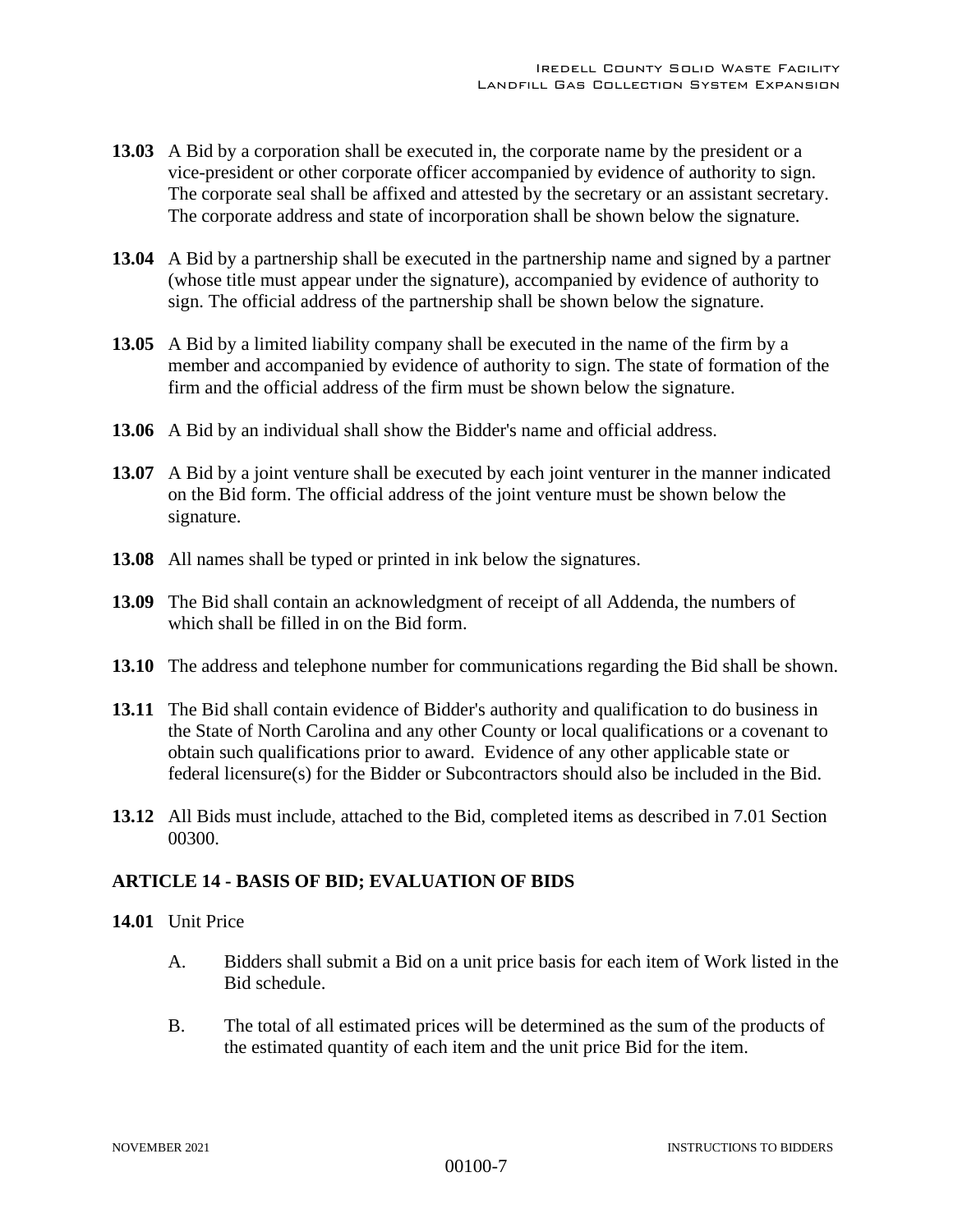- C. Discrepancies between the multiplication of units of Work and unit prices will be resolved in favor of the unit prices. Discrepancies between the indicated sum of any column of figures and the correct sum thereof will be resolved in favor of the correct sum. Discrepancies between words and figures will be resolved in favor of the words.
- **14.02** The Bid price shall include such amounts as the Bidder deems proper for overhead and profit on account of cash allowances.

# **ARTICLE 15 - SUBMITTAL OF BID**

- **15.01** Bids shall be submitted no later than the date and time prescribed and at the place indicated in the Advertisement for Bids and shall be enclosed in an opaque sealed envelope plainly marked on the exterior with **"BID FOR IREDELL COUNTY SOLID WASTE FACILITY, FY22 LANDFILL GAS COLLECTION SYSTEM EXPANSION PROJECT – BID NO.**  $\angle$  **22-750-FC-01**  $\angle$ **,** with the name and address of Bidder, and shall be accompanied by the Bid security and other required documents. Bids submitted by email or facsimile will not be accepted. Bids received after the scheduled Bid opening time will not be accepted and will be returned to Bidder unopened.
- **15.02** Bids sent by mail should be Registered Mail. The sealed bid, marked as indicated above, should be enclosed in an additional sealed envelope similarly marked and addressed to:

# **DELIVERED BY US POSTAL SERVICE DELIVERED BY UPS, FEDEX, DHL**

| <b>Iredell County Purchasing Division</b> | <b>Iredell County Purchasing Division</b> |
|-------------------------------------------|-------------------------------------------|
|                                           |                                           |
| Purchasing & Contracts Manager            | Purchasing & Contracts Manager            |
| PO Box 788                                | 200 South Center Street                   |
| Statesville, NC 28687                     | Statesville, NC 28677                     |

The envelope shall be marked with the project title and CONTRACTOR name in the lower left corner. The words "SEALED BID" shall be clearly noted on the front of any exterior envelope or packaging. Proposals sent by U.S. Mail, Federal Express, UPS, DHL, or other service and arriving after the time for opening shall not be considered as valid bids. In such circumstances, the bidder shall have no claim against the OWNER.

**15.03** More than one Bid received for the same work from an individual, firm, partnership, corporation, etc. under the same or different names will not be considered. Reasonable grounds for believing that any Bidder is interested in more than one Bid for the same work will be grounds for rejection of all such Bids. If there are reasonable grounds for believing that collusion exists among Bidders, the Bids of participants of such collusion will not be considered. Bidders may utilize similar or common Subcontractors.

#### NOVEMBER 2021 INSTRUCTIONS TO BIDDERS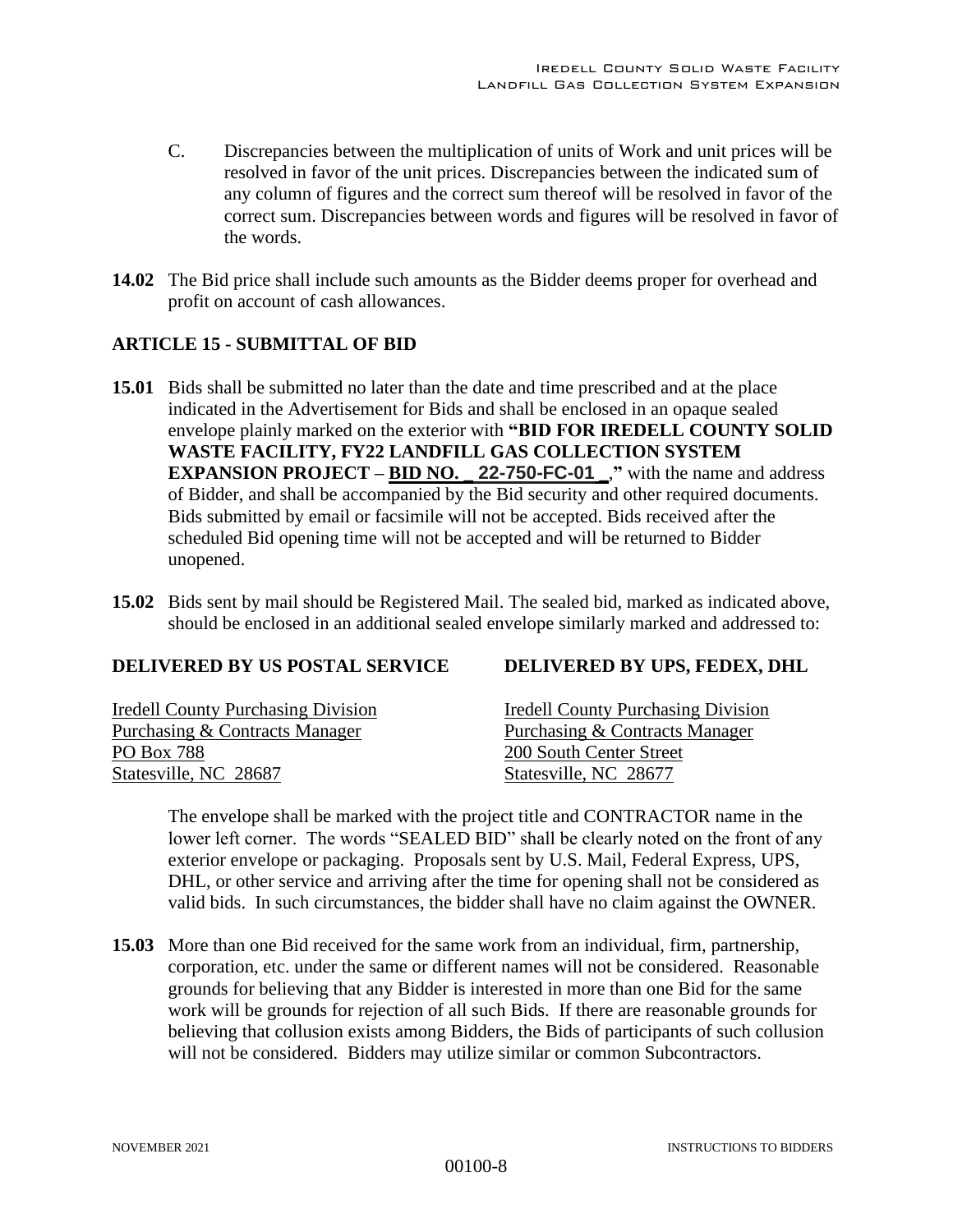## **ARTICLE 16 - MODIFICATION AND WITHDRAWAL OF BID**

**16.01** A Bid may be modified or withdrawn by an appropriate document duly executed in the manner that a Bid must be executed and delivered to the place where Bids are to be submitted prior to the date and time for the opening of Bids. The request must be in writing and signed by a person authorized by the Bidder to do so. Withdrawal of a Bid will not prejudice the rights of a Bidder to submit a new Bid prior to the Bid date and time. After expiration period for receiving Bids, no Bid may be withdrawn or modified.

#### **ARTICLE 17 - OPENING OF BIDS**

**17.01** Bids will be opened at the time and place indicated in the advertisement or invitation to Bid and, unless obviously nonresponsive, read aloud publicly. All bids opened become public information and a tabulation of the amounts of the base Bids will be made available to Bidders after the opening of Bids.

#### **ARTICLE 18 - BIDS TO REMAIN SUBJECT TO ACCEPTANCE**

**18.01** All Bids will remain subject to acceptance for the period of time stated in the Bid form, but OWNER may, in its sole discretion, release any Bid and return the Bid security prior to the end of this period.

#### **ARTICLE 19 - AWARD OF CONTRACT**

**19.01** OWNER reserves the right to accept or reject any or all Bids, including without limitation, nonconforming, nonresponsive, unbalanced, or conditional Bids. OWNER further reserves the right to reject the Bid of any Bidder whom it finds, after reasonable inquiry and evaluation, to be non-responsible. OWNER may also reject the Bid of any Bidder if OWNER believes that it would not be in the best interest of the Project to make an award to that Bidder.

OWNER also reserves the right to waive all informalities not involving price, time, or changes in the Work and to negotiate contract terms with the Successful Bidder.

**19.02** The Bidder shall be notified of any errors in the Bid Documents submitted to the OWNER which affects his status as low bidder or as may otherwise reduce his total bid. If the corrected total represents an unacceptable amount and the CONTRACTOR can substantiate same, totally in accordance with the General Statutes of the State of North Carolina, the Bidder may then withdraw his bid without forfeiture of his bid security and the OWNER may award his bid to the second low-bidder or re-let the project, in which instance the Bidder, previously allowed to withdraw, shall not be permitted to re-bid this project or subcontract any portion thereof.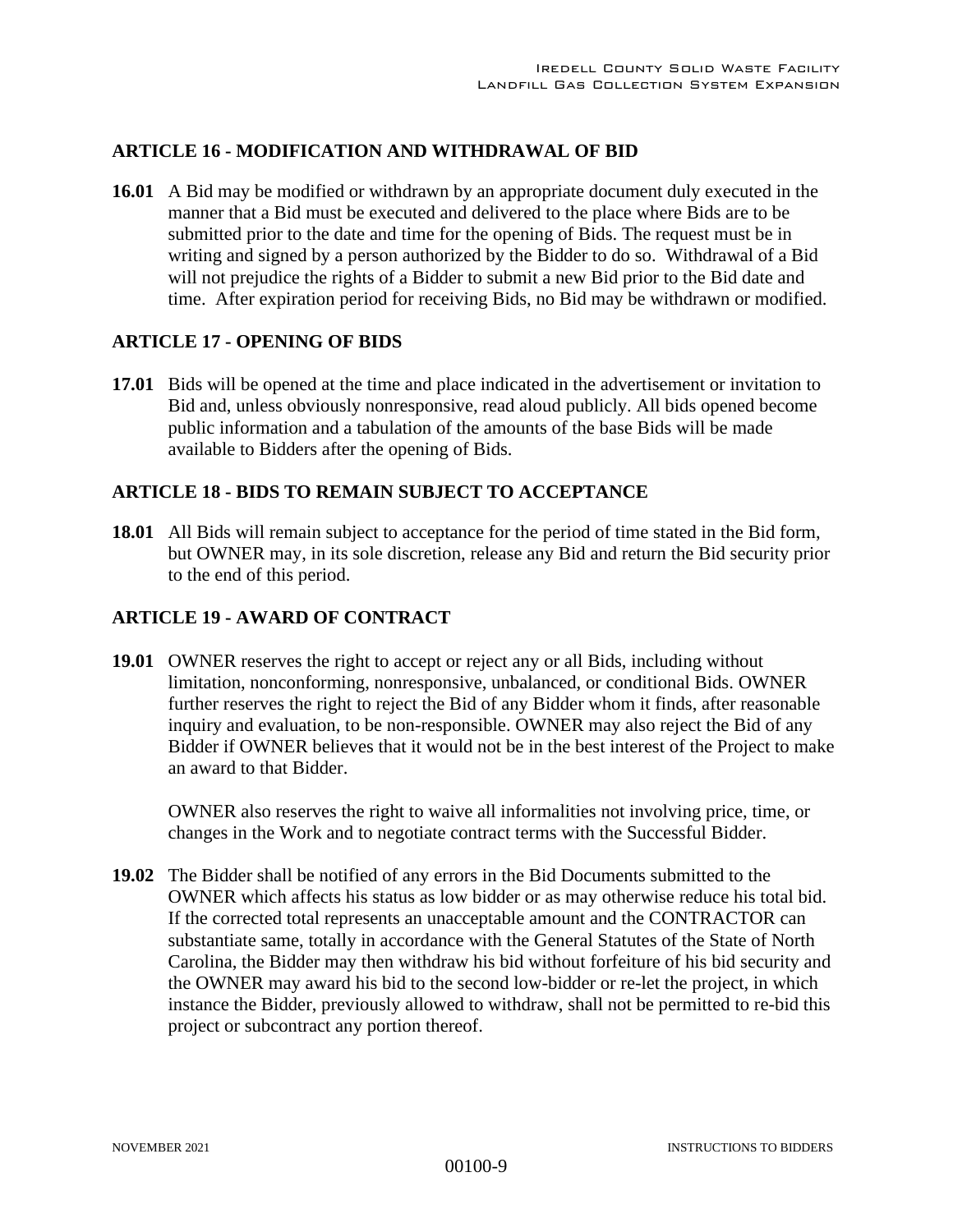- **19.03** In evaluating Bids, OWNER will consider whether or not the Bids comply with the prescribed requirements, and such alternates, unit prices and other data, as may be requested in the Bid form or prior to the Notice of Award.
- **19.04** In evaluating Bidders, OWNER will consider the qualifications of Bidders and may consider the qualifications and experience of Subcontractors, Suppliers, and other individuals or entities proposed for those portions of the Work for which the identity of Subcontractors, Suppliers, and other individuals or entities must be submitted as outlined in the package.
- **19.05** OWNER may conduct such investigations as OWNER deems necessary to establish the responsibility, qualifications, and financial ability of Bidders, proposed Subcontractors, Suppliers, individuals, or entities to perform the Work in accordance with the Contract Documents.
- **19.06** If the Contract is to be awarded, OWNER will award the Contract to the Bidder whose Bid is in the best interests of the Project.
- **19.07** The OWNER reserves the right to accept alternates in any order or combination, to negotiate with the Bidder it accepts in any manner or form that is in the best interest of the OWNER or to award the Contract to a Bidder other than the low Bidder. Should the Contract be awarded to a Bidder other than the low Bidder, it will be awarded to the lowest responsive and responsible Bidder. However, the OWNER may award the bid in accordance with any and all procedures allowed by North Carolina General Statutes.
- **19.08** The OWNER reserves the right to award the Contract or portions thereof conditioned upon funds being made available for such construction.
- **19.09** Work shall commence only upon the receipt of a written "Notice to Proceed" from the OWNER through the ENGINEER in accordance with the Contract Documents.

## **ARTICLE 20 – QUALIFICATIONS OF SURETY COMPANIES**

- **20.01** In order to be acceptable to the OWNER, a surety company issuing Bid Guaranty Bonds, or 100% Performance/Payment bonds, called for in these Specifications, shall meet and comply with the following minimum standards:
	- a. Surety must be licensed to execute such bonds in the State of North Carolina.
	- b. Surety shall have been in business and have a record of successful continuous operations for at least five (5) years.
	- c. Attorneys-in-fact who signs bid bonds or performance/payment bonds must file with such bond a certified copy of their power of attorney to sign such bond.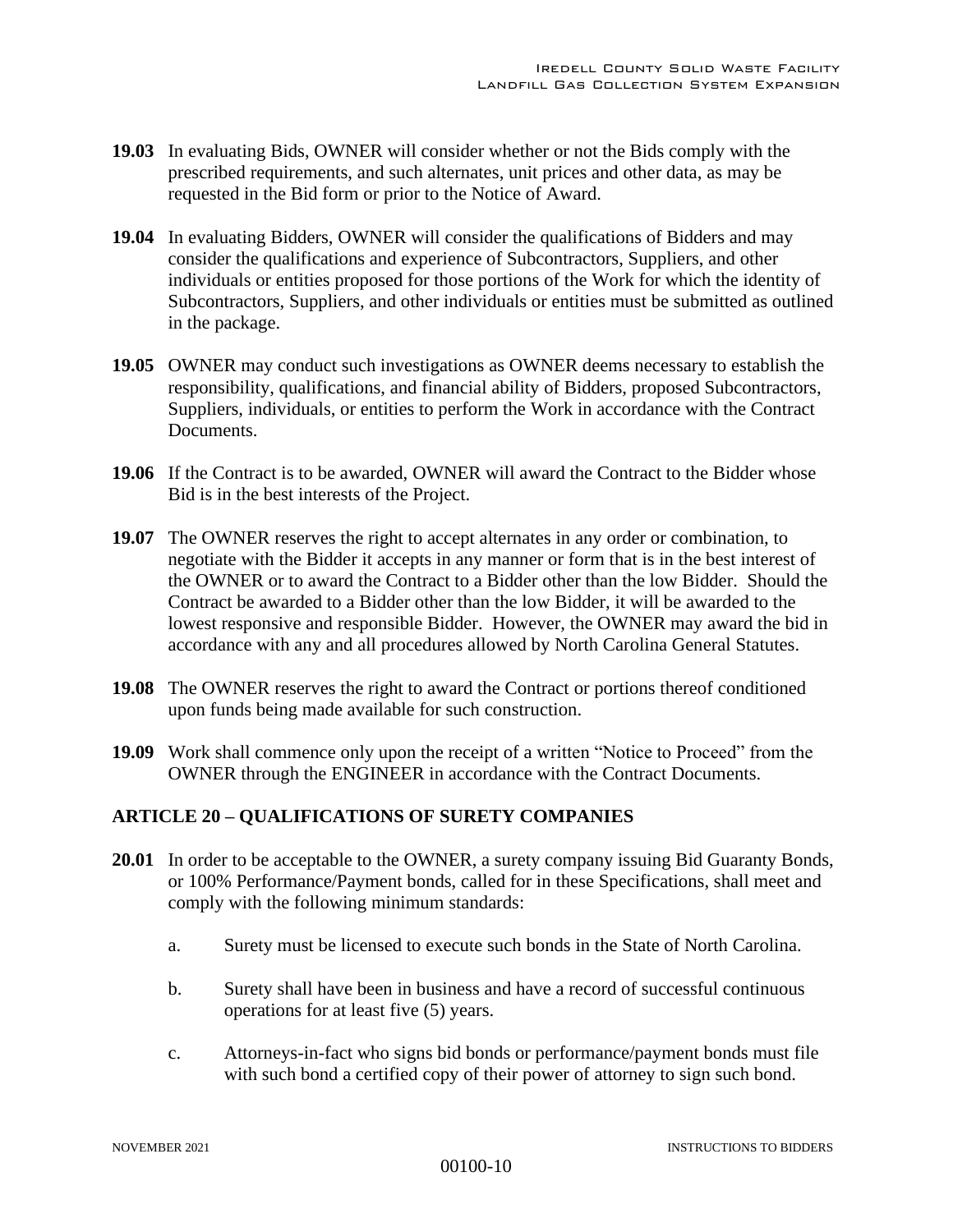- d. Agents of surety companies must list their name, address and telephone number on all bonds.
- e. Surety shall have at least the following minimum ratings: CONTRACT AMOUNT BEST'S RATINGS

| $\Omega$  | tΩ  | 50,000    | Class III $B+$ or better |
|-----------|-----|-----------|--------------------------|
| 50,000    | to  | 500,000   | Class V A or better      |
| 500,000   | to  | 2,500,000 | Class VI A or better     |
| 2,500,000 | and | over      | Class VII A or better    |

#### RATING SCHEDULE

| Class III | 2,000,000  | to | 5,000,000   |
|-----------|------------|----|-------------|
| Class V   | 10,000,000 | tο | 25,000,000  |
| Class VI  | 25,000,000 | to | 50,000,000  |
| Class VII | 50,000,000 | tο | 100,000,000 |

- f. The life of the bonds shall extend twelve (12) months beyond the date of final payment and shall contain a waiver of alteration to the terms of the Contract, extensions of time and/or forbearance on the part of the OWNER.
- g. The Performance and Payment Bonds shall be in an amount equal to one hundred percent (100%) of the Contract price conditioning that the successful bidder shall comply in all respects with the terms and conditions of his Contract, and his obligations thereunder, including the Specifications and shall indemnify and save harmless the OWNER against or from all costs, expense, damages, injury or loss to which the OWNER may be subjected by reason of wrong doing, misconduct, want of care of skill, negligence or default upon the part of the CONTRACTOR, his agents, or employees, in or about the execution of performance of this Contract, including said Specifications, and shall save and keep harmless the OWNER against and from all claims or losses to it or from any cause whatever, including patent infringements, in the matter of the performance of said Contract, and including also any patent infringements because of designed operation methods on the project and/or the use of any patented thing, equipment, and/or apparatus installed by him herein.
- h. Whenever the Surety or sureties on the Bond so furnished shall be deemed by the OWNER to be insufficient or unsatisfactory, the CONTRACTOR, within ten (10) business days after notice to that effect shall furnish and deliver a new bond to the OWNER in the same penalty and on the same conditions with Surety satisfactory to the OWNER and this duty shall continue on the part of the CONTRACTOR, whenever and so often as the OWNER shall require a new bond with a satisfactory Surety of Sureties. If the CONTRACTOR shall fail to furnish such bond, within ten (10) business days after said notice is mailed to his address, the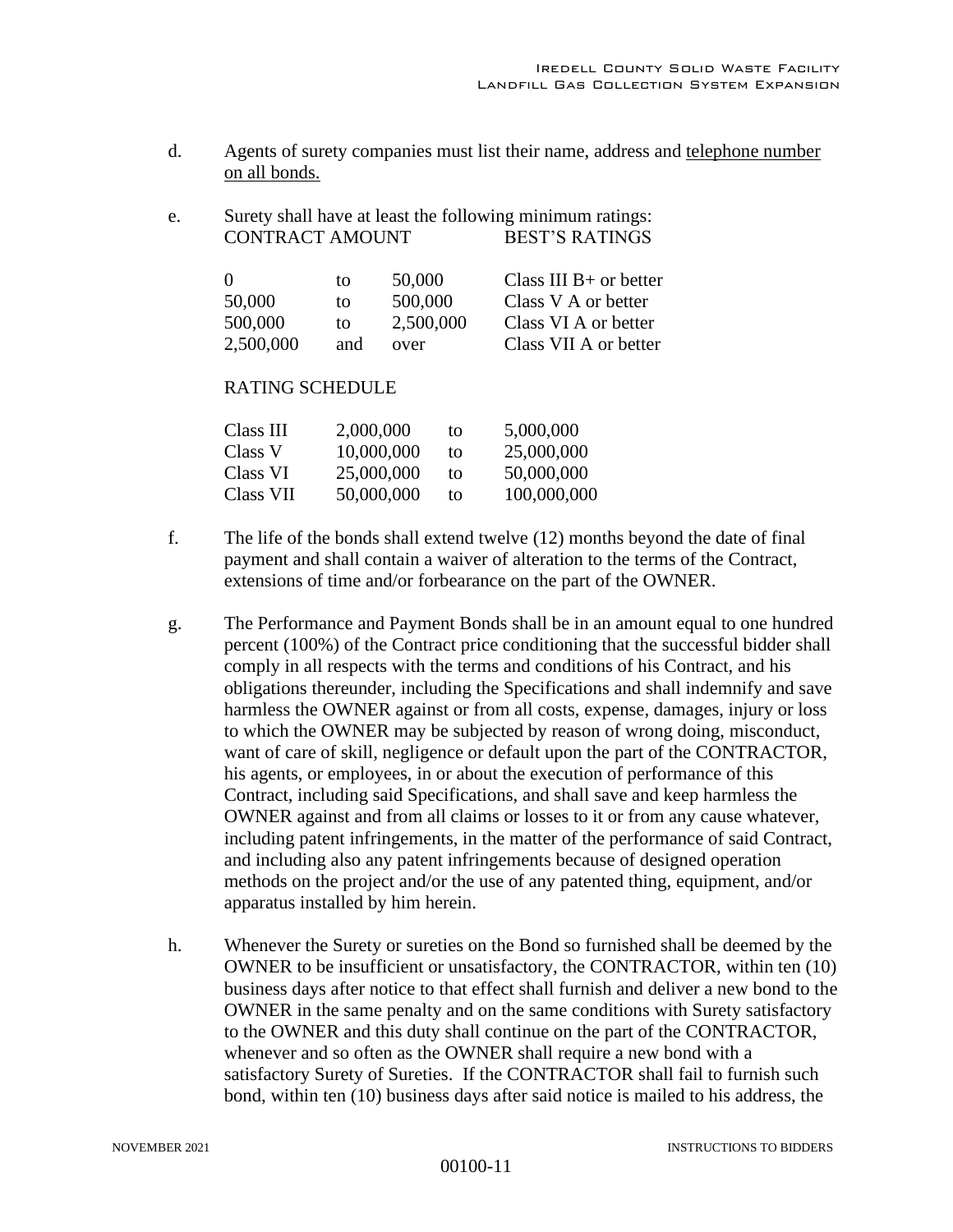OWNER through its proper agent or agents, may stop all further work under said Contract and complete the unfinished work at the expense of the CONTRACTOR.

# **ARTICLE 21 - SIGNING OF AGREEMENT**

**21.01** When OWNER gives a Notice of Award to the Successful Bidder, it shall be accompanied by the required number of unsigned counterparts of the Agreement with the other Contract Documents which are identified in the Agreement as attached thereto. Within ten (10) business days thereafter, Successful Bidder shall sign and deliver the required number of counterparts of the Agreement, properly executed attached documents and Performance & Payment Bonds to OWNER. Within ten (10) business days thereafter, OWNER shall deliver one fully signed counterpart to Successful Bidder with a complete set of the Drawings with appropriate identification.

# **ARTICLE 22 – NONDISCRIMINATION IN EMPLOYMENT**

**22.01** During the performance of this contract the CONTRACTOR agrees as follows:

The CONTRACTOR will not discriminate against any employee or applicant for employment because of race, color, religion, sex, or national origin. The CONTRACTOR will take affirmative action to ensure that applicants are employed, and that employees are treated during employment without regard to race, color, religions, sex, or national origin. Such action shall include, but not be limited to the following: employment, upgrading, demotion, or transfer; recruitment or recruitment advertising, layoff or termination; rate of pay or other forms of compensation and selection for training, including apprenticeship. The CONTRACTOR agrees to post in conspicuous places, available to employees and applicants for employment, notice to be provided by the Local Public Agency setting forth the provisions of this nondiscrimination clause.

The CONTRACTOR will note that signing the Proposal in the Contract document constitutes certification of nondiscrimination. However, all certifications called for herein shall be executed prior to the award of contract, when applicable.

The OWNER shall have final authority to determine the question of compliance with these specifications.

# **ARTICLE 23 – COLLUSIVE BIDDING**

**23.01** In accordance with Section 112(c) of Title 23 USC and the General Statutes of the State of North Carolina, The CONTRACTOR (Bidder), by submission and execution of this bid, certifies that he has not entered into any agreement, participated in any collusion, or otherwise taken any action in restraint of free competitive bidding in connection with his bid on this project.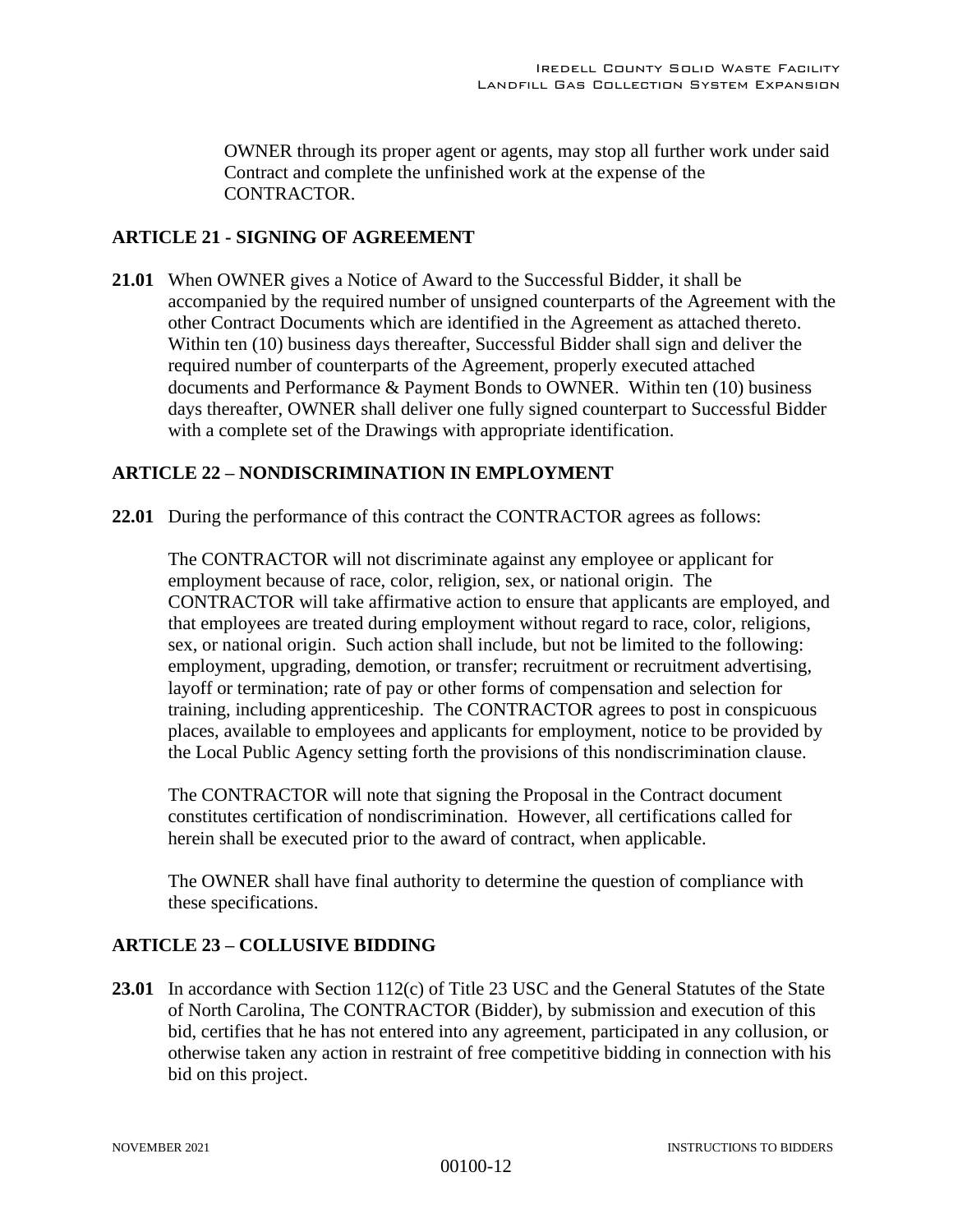Before executing any subcontract, the successful bidder shall submit the name of any proposed subcontractor for prior approval and a sworn affidavit substantially in accordance with the preceding.

#### **ARTICLE 24 – CONTRACT DETERMINATION – DEBARMENT**

**24.01** A contract will not be awarded to a CONTRACTOR that has been suspended by the State where the project is located (or any agency or department thereof) for conviction or indictment or any of the offenses enumerated in the General Statutes of the State where the project is located.

Subcontracts of any tier will not be awarded to a subcontractor (or firm) that has been suspended for conviction or indictment of any of the offenses enumerated in the General Statues, Laws, and Regulations of the State of the project location.

## **ARTICLE 25 – CONTRACTOR'S LICENSING**

**25.01** North Carolina General Statute, and thereby the OWNER, requires the CONTRACTOR to be qualified and licensed to perform business and construction services in the State of North Carolina and Iredell County. Proof of such licensure, qualifications, and permits may be requested by OWNER. It is the CONTRACTOR's responsibility to be properly licensed for the work they will be performing on this project, including but not limited to, North Carolina Contractor's Licensure if required. CONTRACTOR is also responsible for ensuring that all Subcontractors are also licensed appropriately for the work they will be performing on the Project.

## **ARTICLE 26 – MINING OPERATIONS PERMIT**

**26.01** Any and all soil or rock materials provided to the Project under this contract from outside the limits of the site boundary shall come from mining operations with valid operating permits. Obtaining and providing evidence that the mining operation has a valid operating permit is the responsibility of the CONTRACTOR.

## **ARTICLE 27 – ASSIGNMENTS**

**27.01** The CONTRACTOR shall not assign the whole or any part of this Contract, or any monies due, or to become due hereunder without written consent of the OWNER. In case the CONTRACTOR assigns all or any part of any monies due or to become due under this Contract the instrument of assignment shall contain a clause substantially to the effect that is agreed that the right of the Assignee in and to any monies due or to become due to the CONTRACTOR shall be subject to prior liens of all persons, firms, and corporations for services rendered or materials supplied, for the performance of the work called for in this Contract.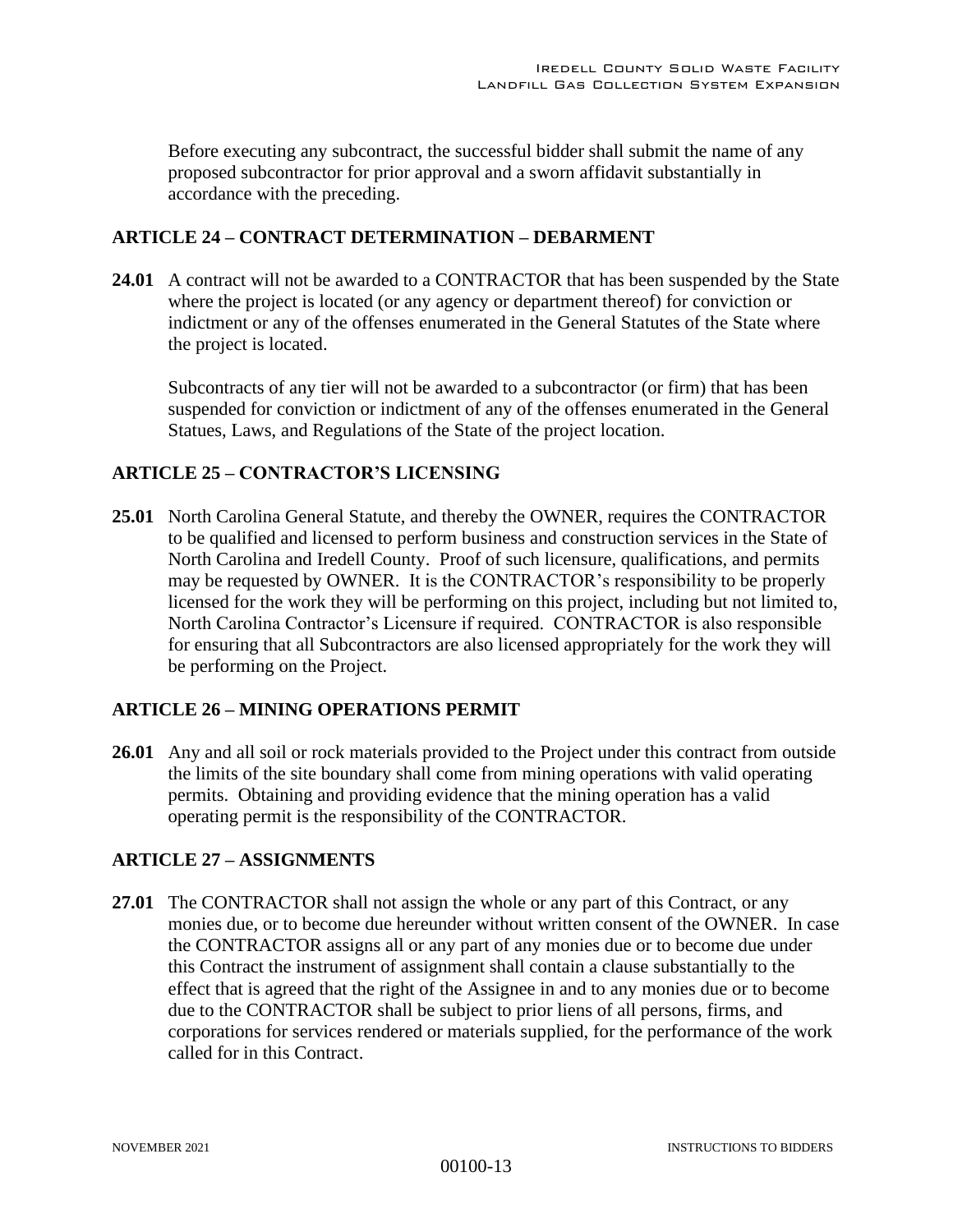# **ARTICLE 28 – MUTUAL RESPONSIBILITY OF CONTRACTORS**

**28.01** If any other contractor, subcontractor or any of their employees, or any other persons shall sustain any loss or damage through the negligence of the CONTRACTOR in the performance of the work, the CONTRACTOR agrees to be responsible for said loss or damage. If any claim is asserted against the OWNER on account of any loss or damage to other CONTRACTORS, subcontractors or their employees through the negligence of the CONTRACTOR, the OWNER shall notify the CONTRACTOR and the CONTRACTOR shall be responsible for said loss or damage, and the CONTRACTOR shall indemnify and hold the OWNER and ENGINEER harmless against any such losses, damages, and claims, including the OWNER'S and ENGINEER'S attorney's fees.

#### **ARTICLE 29 – LABORERS AND MATERIALMEN'S BOND**

**29.01** A payment bond is required in the amount of 100% of the construction contract amount, conditioned upon the prompt payment for all labor or materials for which a contractor or subcontractor is liable. The payment bond shall be solely for the protection of the persons furnishing materials or performing labor for which a CONTRACTOR or subcontractor is liable.

#### **ARTICLE 30 – ARBITRATION**

**30.01** The Agreement to be entered into between OWNER and the successful Bidder for the Work to be performed included in these Instructions to Bidders, and any disputes arising thereunder, shall not be subject to arbitration.

## **ARTICLE 31 – TAXES**

**31.01** The CONTRACTOR shall pay all applicable sales, consumer, use and other similar taxes required by law. The CONTRACTOR is responsible for reviewing the pertinent State Statutes involving the sales tax and sales tax exemption and complying with all requirements. The CONTRACTOR shall include all Federal, State and local taxes in his bid. The CONTRACTOR shall indemnify, defend and hold harmless, OWNER, ENGINEER and their employees, agents and representatives from and against any and all claims, damages, losses, penalties, fines and tax liabilities whatsoever resulting from CONTRACTOR'S failure to include such taxes in his bid, pay any such tax or comply with any applicable tax requirements or statutes.

The OWNER will not bear the burden of withholding and accounting and requires that any out-of-state contractor seek and obtain bonds as necessary so that withholding will not be necessary. Proof of such a bond must be submitted to the OWNER prior to any payments being made to the CONTRACTOR and must be submitted prior to certification by OWNER's attorney.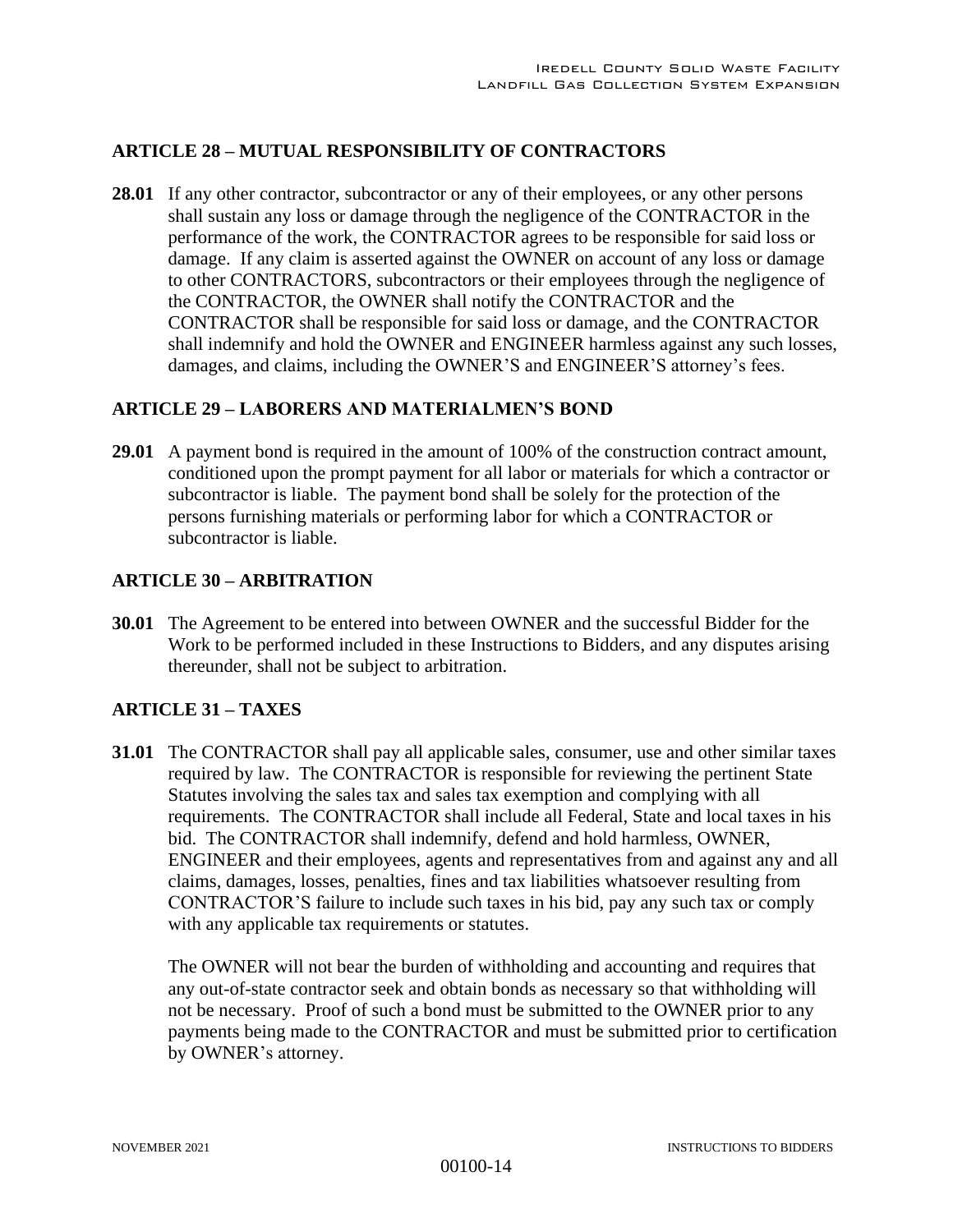Further information concerning this requirement is available from:

North Carolina Department of Revenue Income Tax Division – Withholding Tax Unit P.O. Box 25000 Raleigh, NC 27640 1-877-252-3052

## **END OF SECTION**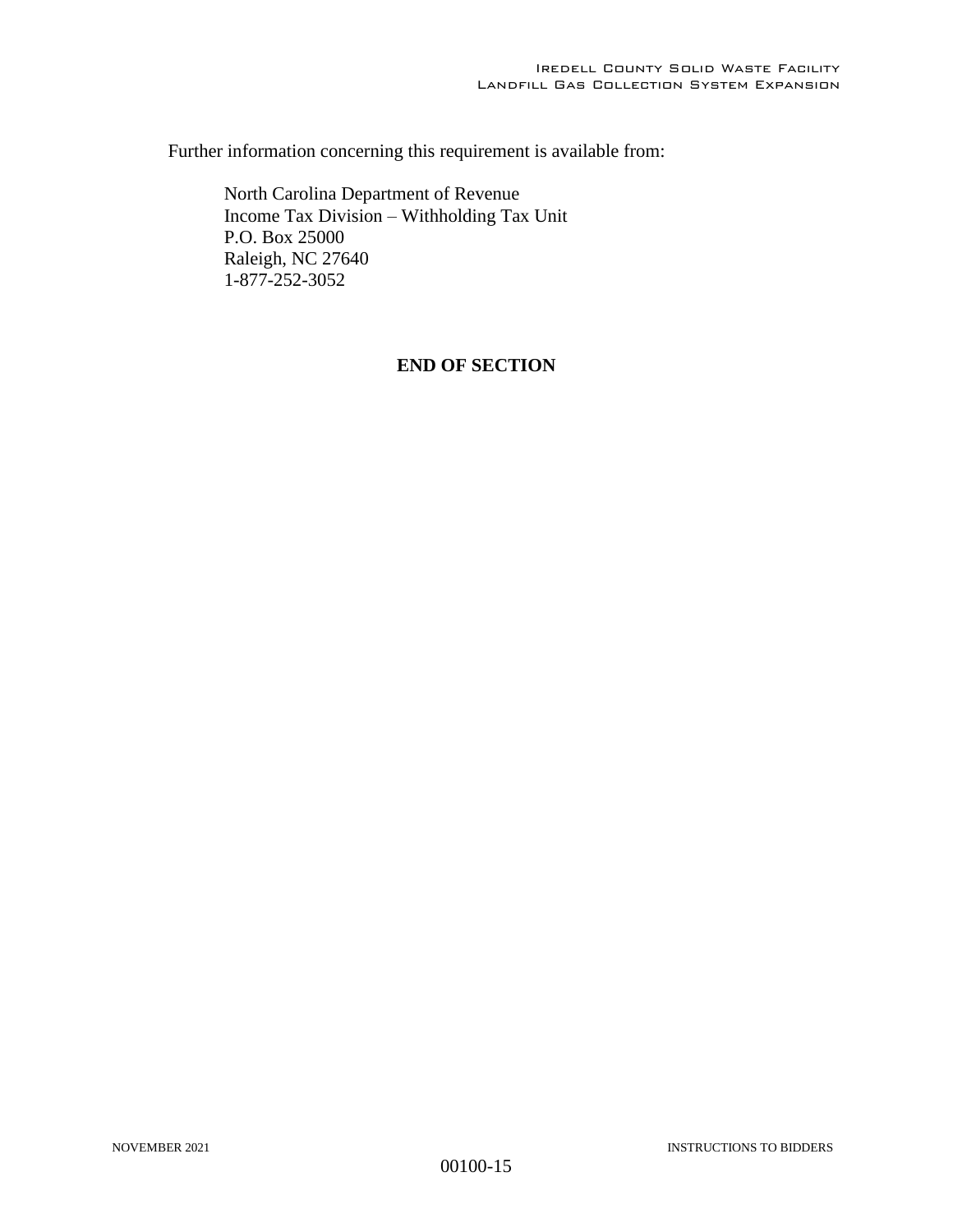#### **SECTION 00300**

# **BID FORM**

#### PROJECT IDENTIFICATION:

# **IREDELL COUNTY SOLID WASTE FACILITY FY22 LANDFILL GAS COLLECTION SYSTEM EXPANSION PROJECT BID NUMBER** \_ **22-750-FC-01** \_

# OWNER: **IREDELL COUNTY SOLID WASTE**

#### THIS BID IS SUBMITTED TO:

## **IREDELL COUNTY PURCHASING DIVISION 200 SOUTH CENTER STREET/PO BOX 788 STATESVILLE, NC 28687**

- **1.01** The undersigned Bidder proposes and agrees, if this Bid is accepted, to enter into an Agreement with OWNER in the form included in the Bidding Documents to perform all Work as specified or indicated in the Contract Documents for the Contract Price and within the Contract Time indicated in this Bid Form, and in accordance with the other terms and conditions of the Contract Documents.
- **2.01** Bidder accepts all of the terms and conditions of the Bid Documents, including without limitation those dealing with the disposition of Bid Security. The Bid will remain subject to acceptance for ninety (90) calendar days after the Bid opening, or for such longer period of time that Bidder may agree to in writing upon request of OWNER. If awarded a contract, Bidder agrees to execute the Agreement and comply with all of the conditions stipulated in the Notice of Award within the time stipulated in the Notice of Award.
- **3.01** In submitting this Bid, Bidder makes all representations required by the Instructions to Bidders and further represents and warrants that:
	- A. Bidder has examined and carefully studied the Bidding Documents, the other related data identified in the Bidding Documents, and the following Addenda, receipt of all which is hereby acknowledged.

| Addendum No. | <b>Addendum Date</b> |
|--------------|----------------------|
|              |                      |
|              |                      |
|              |                      |
|              |                      |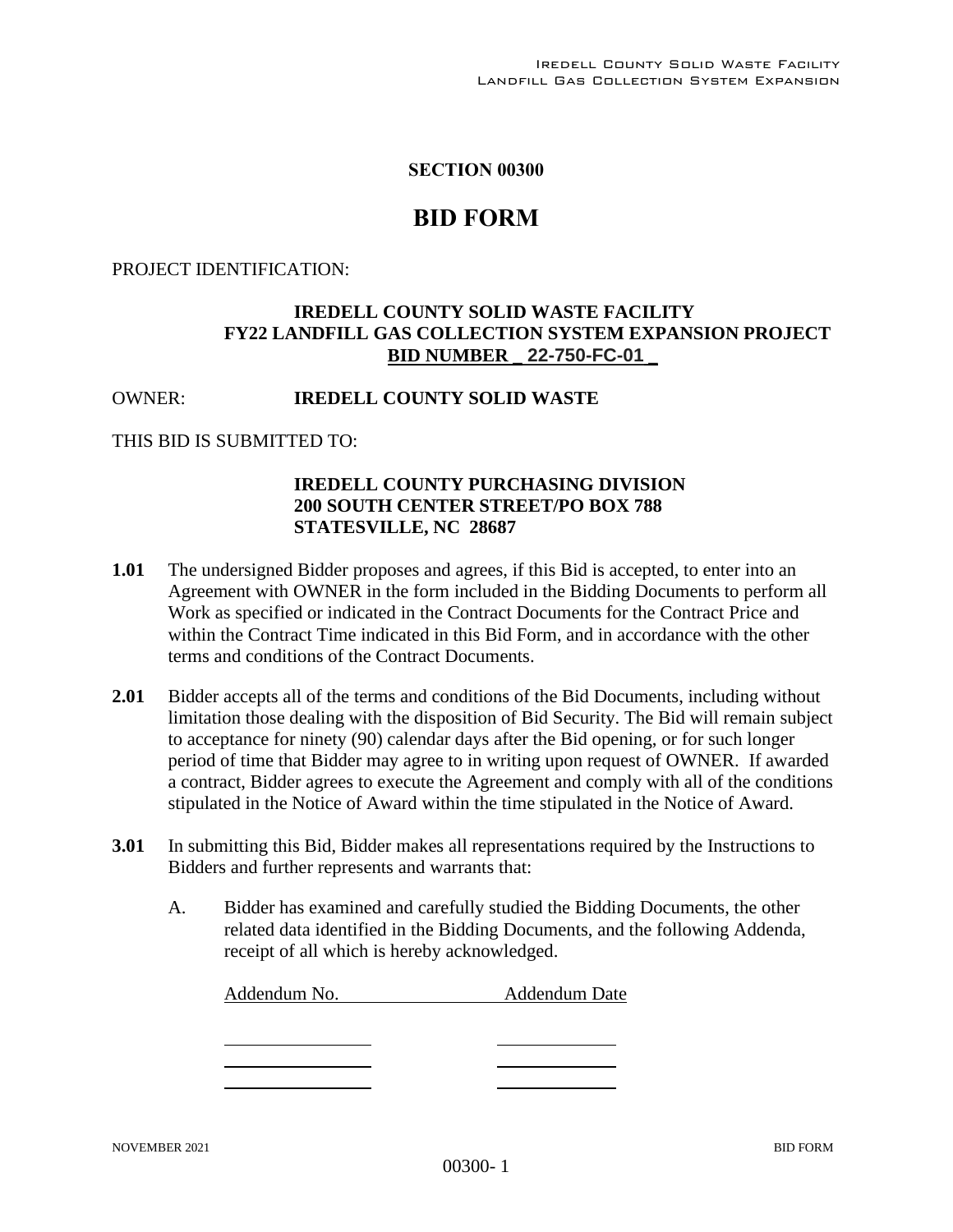- B. Bidder has visited the Site and become familiar with and is satisfied as to the general, local and Site conditions that may affect cost, progress, and performance of the Work.
- C. Bidder is familiar with and is satisfied as to all federal, state and local Laws and Regulations that may affect cost, progress and performance of the Work.
- D. Bidder has carefully studied all: (1) reports of explorations and tests of subsurface conditions at or contiguous to the Site and all drawings of physical conditions in or relating to existing surface or subsurface structures at or contiguous to the Site (except Underground Facilities) which have been identified, and (2) reports and drawings of a Hazardous Environmental Condition, if any.
- E. Bidder has obtained and carefully studied (or assumes responsibility for having done so) all additional or supplementary examinations, investigations, explorations, tests, studies and data concerning conditions (surface, subsurface and Underground Facilities) at or contiguous to the Site which may affect cost, progress, or performance of the Work or which relate to any aspect of the means, methods, techniques, sequences, and procedures of construction to be employed by Bidder, including applying the specific means, methods, techniques, sequences, and procedures of construction expressly required by the Bidding Documents to be employed by Bidder, and safety precautions and programs incident thereto.
- F. Bidder does not consider that any further examinations, investigations, explorations, tests, studies, or data are necessary for the determination of this Bid for performance of the Work at the price(s) bid and within the times and in accordance with the other terms and conditions of the Bidding Documents.
- G. Bidder is aware of the general nature of work to be performed by OWNER and others at the Site that relates to the Work as indicated in the Bidding Documents.
- H. Bidder has correlated the information known to Bidder, information and observations obtained from visits to the Site, reports and drawings identified in the Bidding Documents, and all additional examinations, investigations, explorations, tests, studies, and data with the Bidding Documents.
- I. Bidder has given ENGINEER written notice of all conflicts, errors, ambiguities, or discrepancies that Bidder has discovered in the Bidding Documents, and the written resolution thereof by ENGINEER is acceptable to Bidder.
- J. The Bidding Documents are generally sufficient to indicate and convey understanding of all terms and conditions for the performance of the Work for which this Bid is submitted.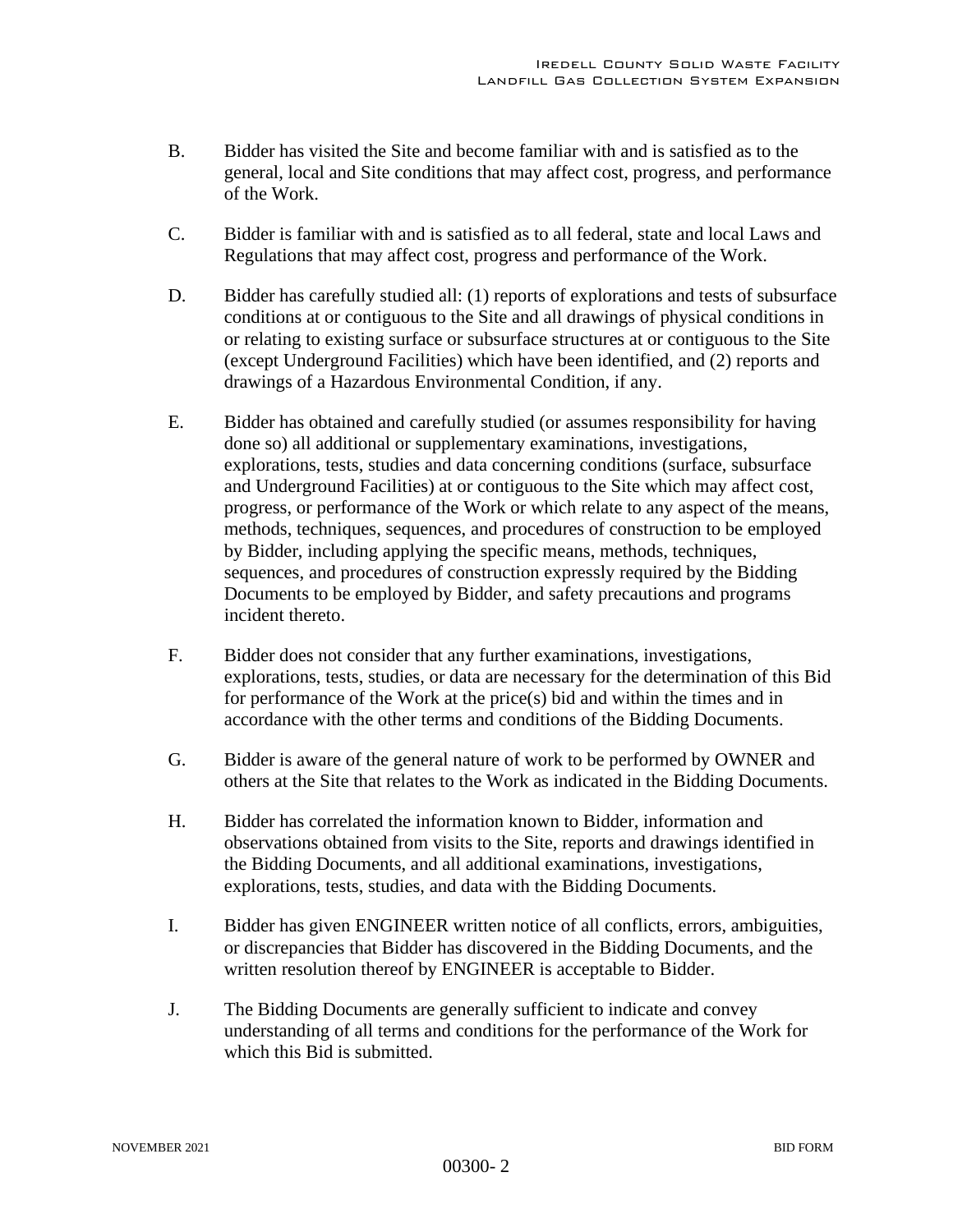- K. Except as otherwise provided in this Bid Form, the Bidder represents to OWNER that all prices herein include all Federal, State, and local taxes. The Bidder agrees to assume all responsibility for the payment of all such taxes and shall indemnify and hold harmless the OWNER from all tax liability arising out of or related to Bidder's breech of this representation or failure to pay such taxes.
- **4.01** Bidder further represents that this Bid is genuine and not made in the interest of or on behalf of any undisclosed individual or entity and is not submitted in conformity with any agreement or rules of any group, association, organization or corporation; Bidder has not directly or indirectly induced or solicited any other Bidder to submit a false or sham Bid; Bidder has not solicited or induced any individual or entity to refrain from bidding; and Bidder has not sought by collusion to obtain for itself any advantage over any other Bidder or over OWNER.
- **5.01** Bidder will complete the Work in accordance with the Contact Documents for the following price:

Attached Schedule of Unit Price Worksheet (Section 00405):

\_\_\_\_\_\_\_\_\_\_\_\_\_\_\_\_\_\_\_\_\_\_\_\_\_\_\_\_\_\_\_\_\_\_\_\_\_\_\_\_\_\_\_\_\_\_\_

\_\_\_\_\_\_\_\_\_\_\_\_\_\_\_\_\_\_\_\_\_\_\_\_\_\_\_\_\_\_\_\_\_\_\_\_\_\_\_\_\_\_\_\_\_\_\_ \$\_\_\_\_\_\_\_\_\_\_\_\_\_\_\_\_ (use words) (figures)

Bidder acknowledges that estimated quantities are not guaranteed, and are solely for the purpose of comparison of Bids, and final payment for all Unit Price Bid items will be based on actual quantities provided, determined as provided in the Contract Documents.

- **6.01** Bidder agrees that all the Work required by the Contract Documents will be substantially completed and completed and ready for final payment on or before the dates or within the number of calendar days indicated in the Agreement.
- **6.02** Bidder accepts the provisions of the Agreement as to liquidated damages in the event of failure to complete the Work within the times specified above, which shall be stated in the Agreement.
- **6.03** Bidder understands that the OWNER may select a Bidder based on the lowest responsible, responsive Base Bid plus or minus any Bid Alternates which the OWNER selects in order to determine the combination of lowest responsible, responsive bids for which the determination that the Bidder is suitably experienced. The OWNER reserves the right to reject any or all Bids and to waive any informalities in the Bidding procedure.
- **7.01** The following documents are attached to and made a condition of this Bid Form in the following order: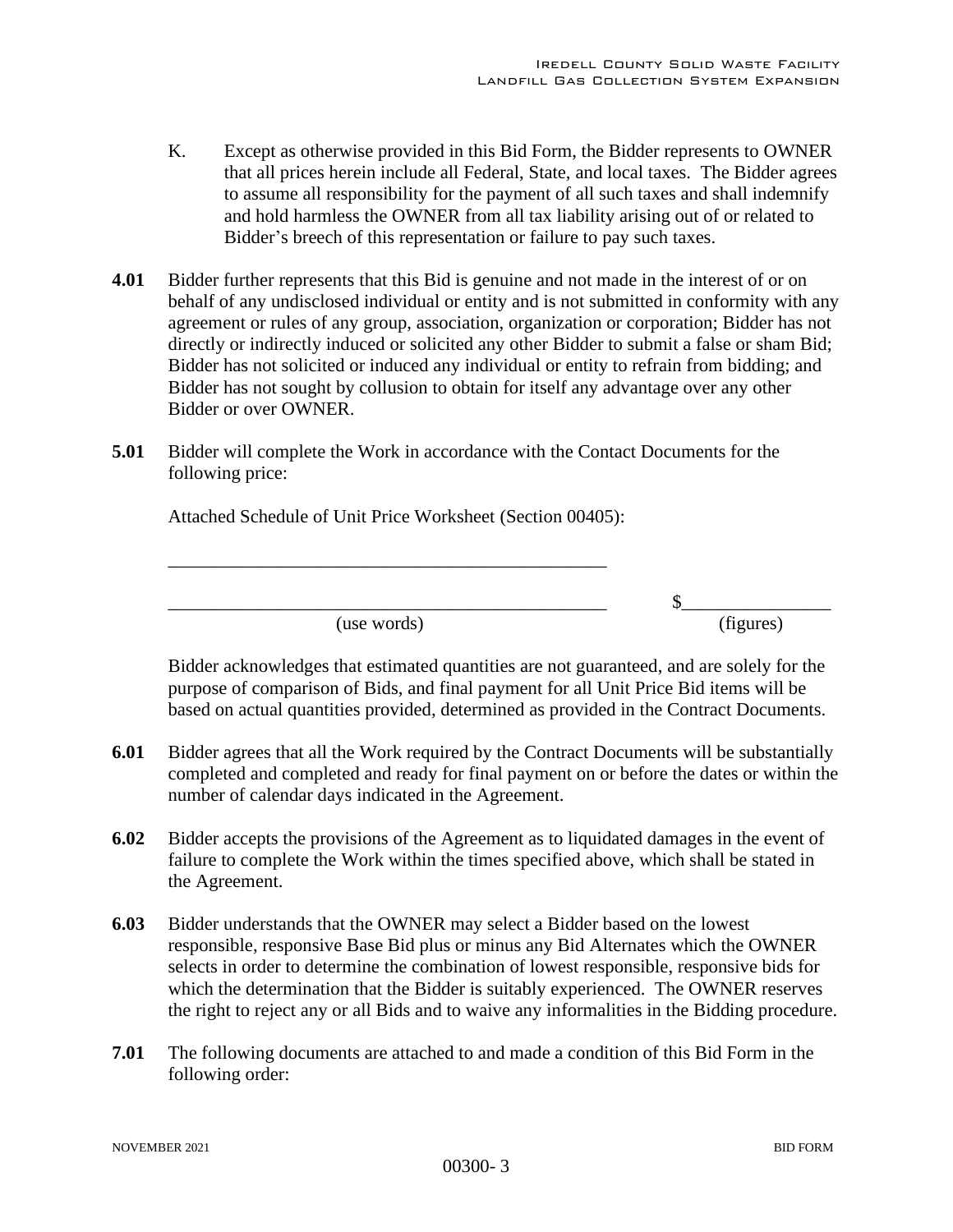- A. Section 00405 Completed Schedule of Unit Price Work.
- B. Required Bid security in the form of circle one: Bid Bond, Certified Check, or Cashier's Check in an amount of 5% of the Total Bid Price.
- C. Power of Attorney (for surety bond only).
- D. Evidence of Bidder (and Subcontractor) certification and license to perform the Work and Services.
- E. Section 00420 Bidders Qualification Forms
- F. A detailed construction schedule that will allow the ENGINEER to assess the CONTRACTOR's understanding of the project sequence and his knowledge and experience in constructing this type of project.
- G. Section 00340 Non-Collusive Affidavit
- H. Section 00350 Authority to Execute Contract
- I. Section 00360 E-verify Certification/Affidavit
- J. Section 00370 Iran Divestment Certification
- **8.01** The terms used in this Bid with initial capital letters have the meanings indicated in the Instructions to Bidders.

BID SUBMITTED ON \_\_\_\_\_\_\_\_\_\_\_\_\_\_\_\_\_\_\_\_\_\_\_\_\_\_\_\_\_, \_\_\_\_\_\_\_\_.

North Carolina CONTRACTOR License No. (if applicable) \_\_\_\_\_\_\_\_\_\_\_\_\_\_\_\_\_\_\_\_\_.

**9.01** Please list all claims you have made against the OWNER in the last ten (10) years, citing the caption of any litigation commenced, and any cause of action alleged against the OWNER.

**10.01** Communications with the Bidder concerning this Bid shall be addressed to: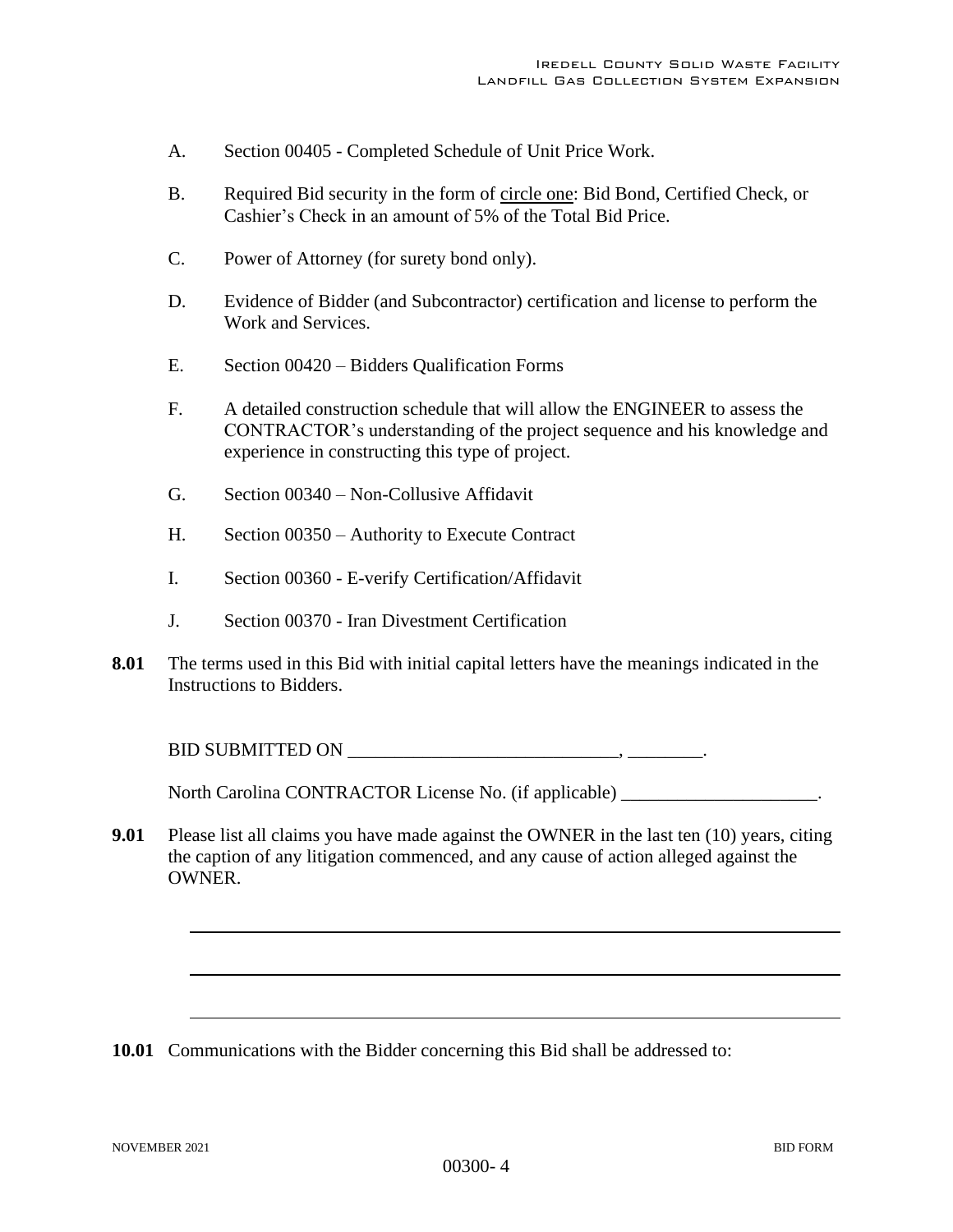|               | 11.01 The Bidder executes this Bid as one of the following (circle one):                                                                                                                                                                   |
|---------------|--------------------------------------------------------------------------------------------------------------------------------------------------------------------------------------------------------------------------------------------|
|               | Individual / Partnership / Corporation / Joint Venture                                                                                                                                                                                     |
|               | 12.01 The Bid Form must be complete in ink or by typewriter. Amounts shall be shown in both<br>words and figures. In case of discrepancy, the amount in words will govern. Bidder<br>agrees to complete the work for the following prices. |
| If Bidder is: |                                                                                                                                                                                                                                            |
|               | <b>An Individual</b>                                                                                                                                                                                                                       |
|               |                                                                                                                                                                                                                                            |
|               | By: $\frac{1}{\text{[Individual's signature]}}$                                                                                                                                                                                            |
|               |                                                                                                                                                                                                                                            |
|               |                                                                                                                                                                                                                                            |
|               |                                                                                                                                                                                                                                            |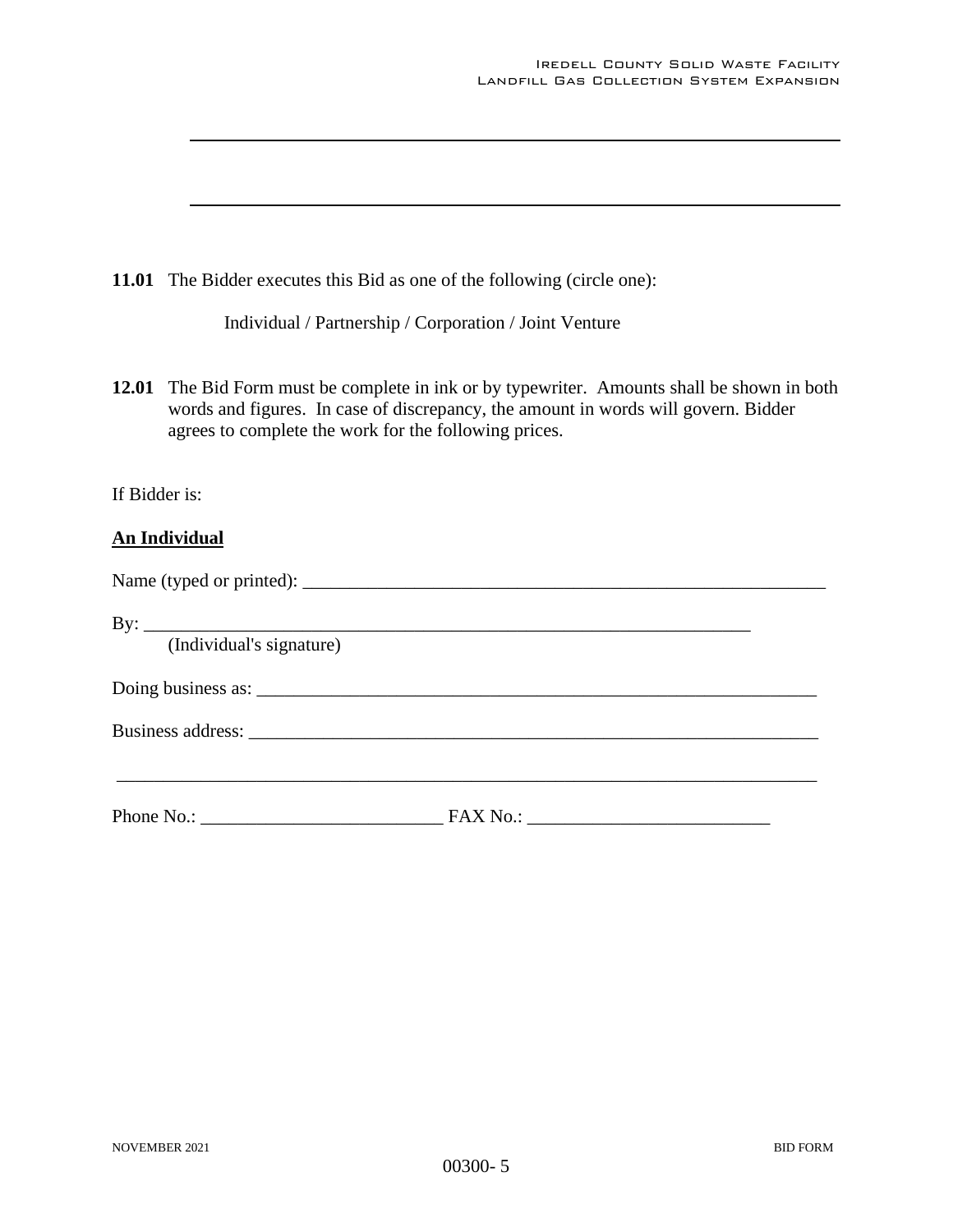# **A Partnership**

Partnership Name: \_\_\_\_\_\_\_\_\_\_\_\_\_\_\_\_\_\_\_\_\_\_\_\_\_\_\_\_\_\_\_\_\_\_\_\_\_\_\_\_\_\_\_\_\_\_\_\_\_\_\_\_\_

(SEAL)

| ,我们也不会有什么。""我们的人,我们也不会有什么?""我们的人,我们也不会有什么?""我们的人,我们也不会有什么?""我们的人,我们也不会有什么?""我们的人 |
|----------------------------------------------------------------------------------|
| <b>A Corporation</b>                                                             |
|                                                                                  |
| (SEAL)                                                                           |
|                                                                                  |
|                                                                                  |
|                                                                                  |
|                                                                                  |
|                                                                                  |
|                                                                                  |
| By: <u>(Signature -- attach evidence of authority to sign)</u>                   |
|                                                                                  |
|                                                                                  |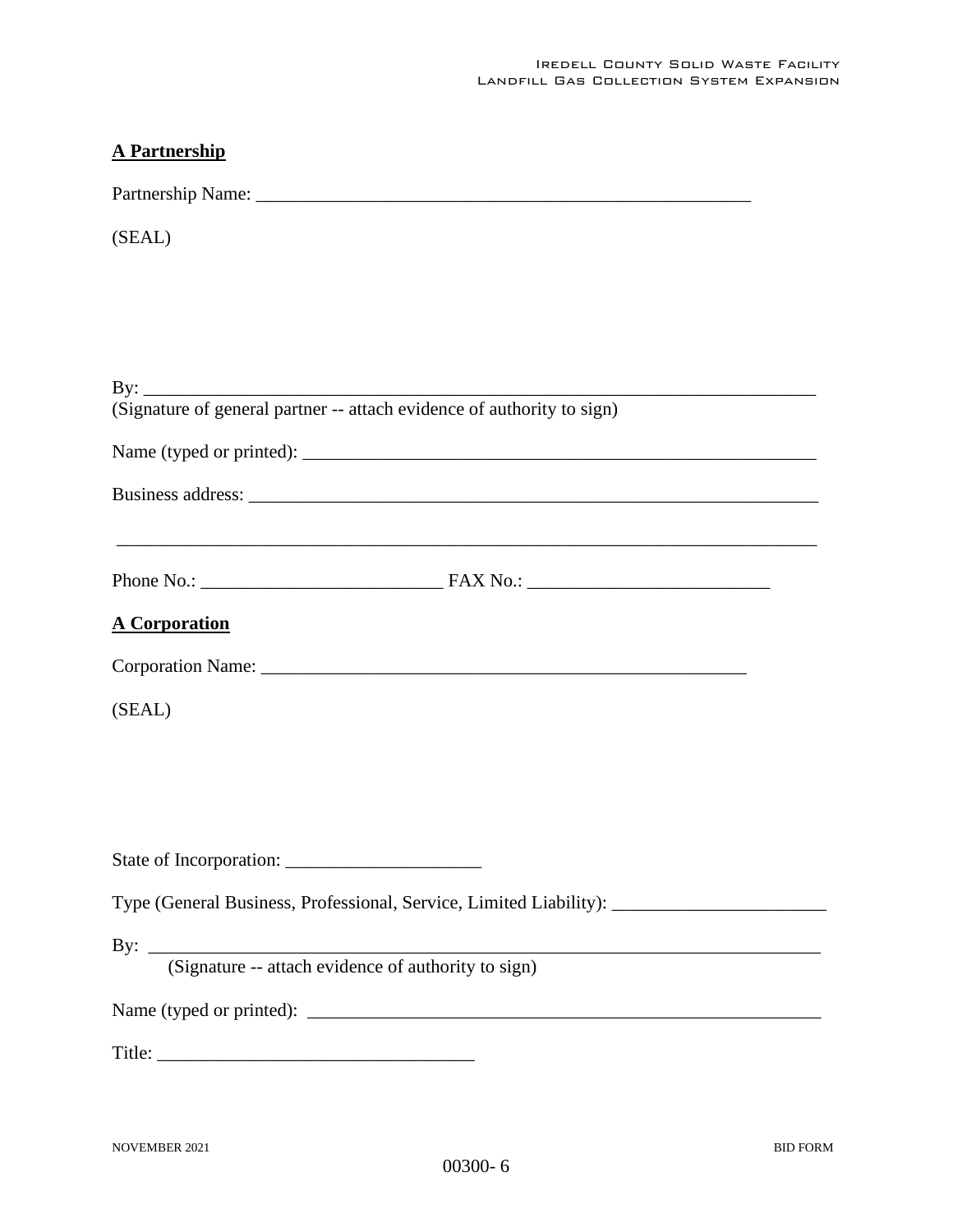# (CORPORATE SEAL)

|                                                                              | (Signature of Corporate Secretary)                                                                                                                    |
|------------------------------------------------------------------------------|-------------------------------------------------------------------------------------------------------------------------------------------------------|
|                                                                              |                                                                                                                                                       |
|                                                                              |                                                                                                                                                       |
|                                                                              | Date of Qualification to do business in North Carolina is ______________________________.                                                             |
| <b>A Joint Venture</b>                                                       |                                                                                                                                                       |
|                                                                              |                                                                                                                                                       |
| (SEAL)                                                                       |                                                                                                                                                       |
|                                                                              |                                                                                                                                                       |
| (Signature of joint venture partner -- attach evidence of authority to sign) |                                                                                                                                                       |
|                                                                              |                                                                                                                                                       |
|                                                                              |                                                                                                                                                       |
|                                                                              |                                                                                                                                                       |
|                                                                              | ,我们也不能在这里的时候,我们也不能在这里的时候,我们也不能在这里的时候,我们也不能会不能会不能会不能会不能会不能会不能会不能会。<br>第2012章 我们的时候,我们的时候,我们的时候,我们的时候,我们的时候,我们的时候,我们的时候,我们的时候,我们的时候,我们的时候,我们的时候,我们的时候,我 |
|                                                                              |                                                                                                                                                       |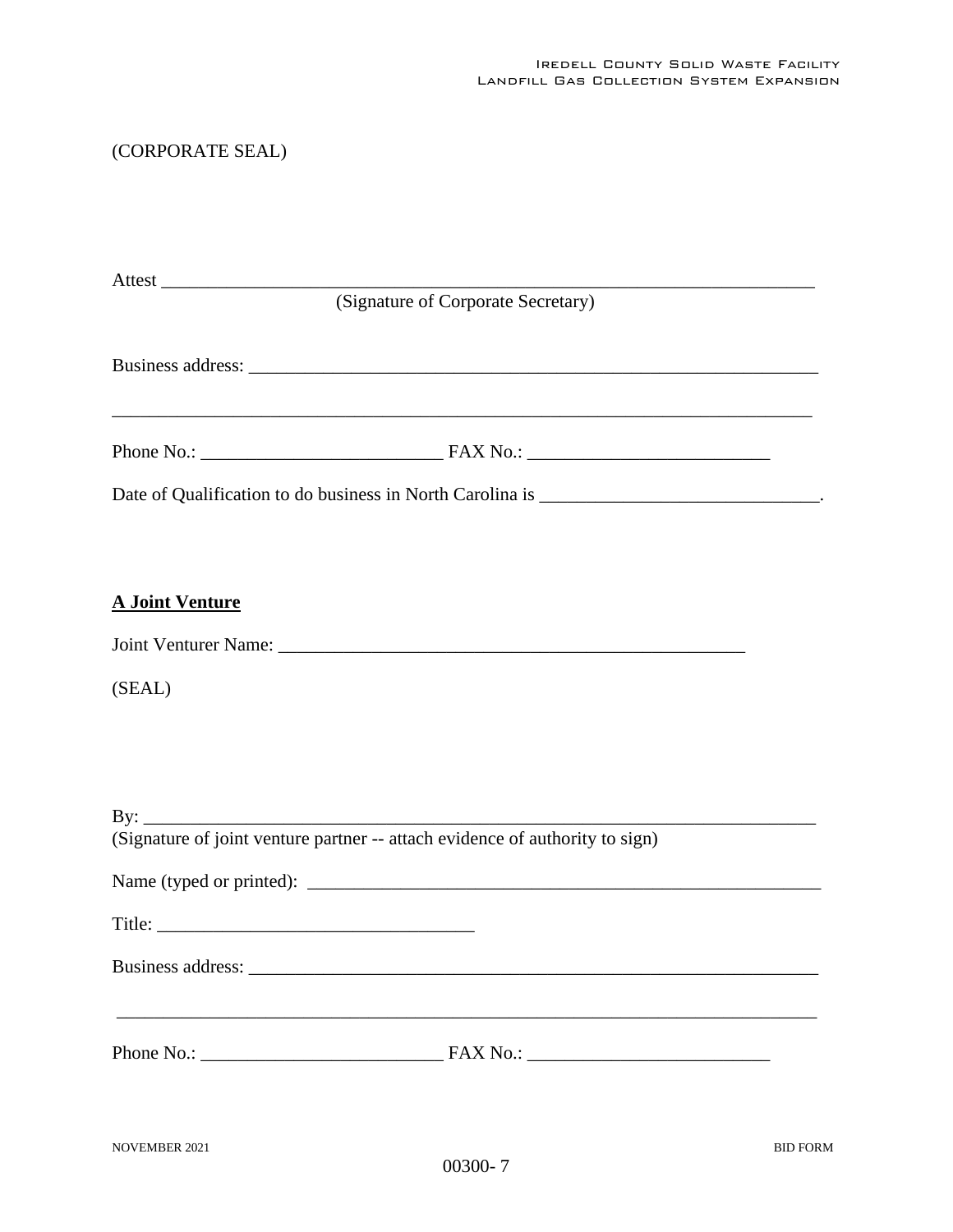| (SEAL)                                             |  |
|----------------------------------------------------|--|
|                                                    |  |
|                                                    |  |
|                                                    |  |
| (Signature - attach evidence of authority to sign) |  |
| Name (typed or printed):                           |  |
|                                                    |  |
|                                                    |  |
|                                                    |  |
|                                                    |  |
|                                                    |  |

Phone and FAX Number, and Address for receipt of official communications:

(Each joint venturer must sign. The manner of signing for each individual, partnership, and corporation that is a party to the joint venture should be in the manner indicated above.)

\_\_\_\_\_\_\_\_\_\_\_\_\_\_\_\_\_\_\_\_\_\_\_\_\_\_\_\_\_\_\_\_\_\_\_\_\_\_\_\_\_\_\_\_\_\_\_\_\_\_\_\_\_\_\_\_\_\_\_\_\_\_\_\_\_\_\_\_\_\_\_\_\_

\_\_\_\_\_\_\_\_\_\_\_\_\_\_\_\_\_\_\_\_\_\_\_\_\_\_\_\_\_\_\_\_\_\_\_\_\_\_\_\_\_\_\_\_\_\_\_\_\_\_\_\_\_\_\_\_\_\_\_\_\_\_\_\_\_\_\_\_\_\_\_\_\_\_\_

# **END OF SECTION**